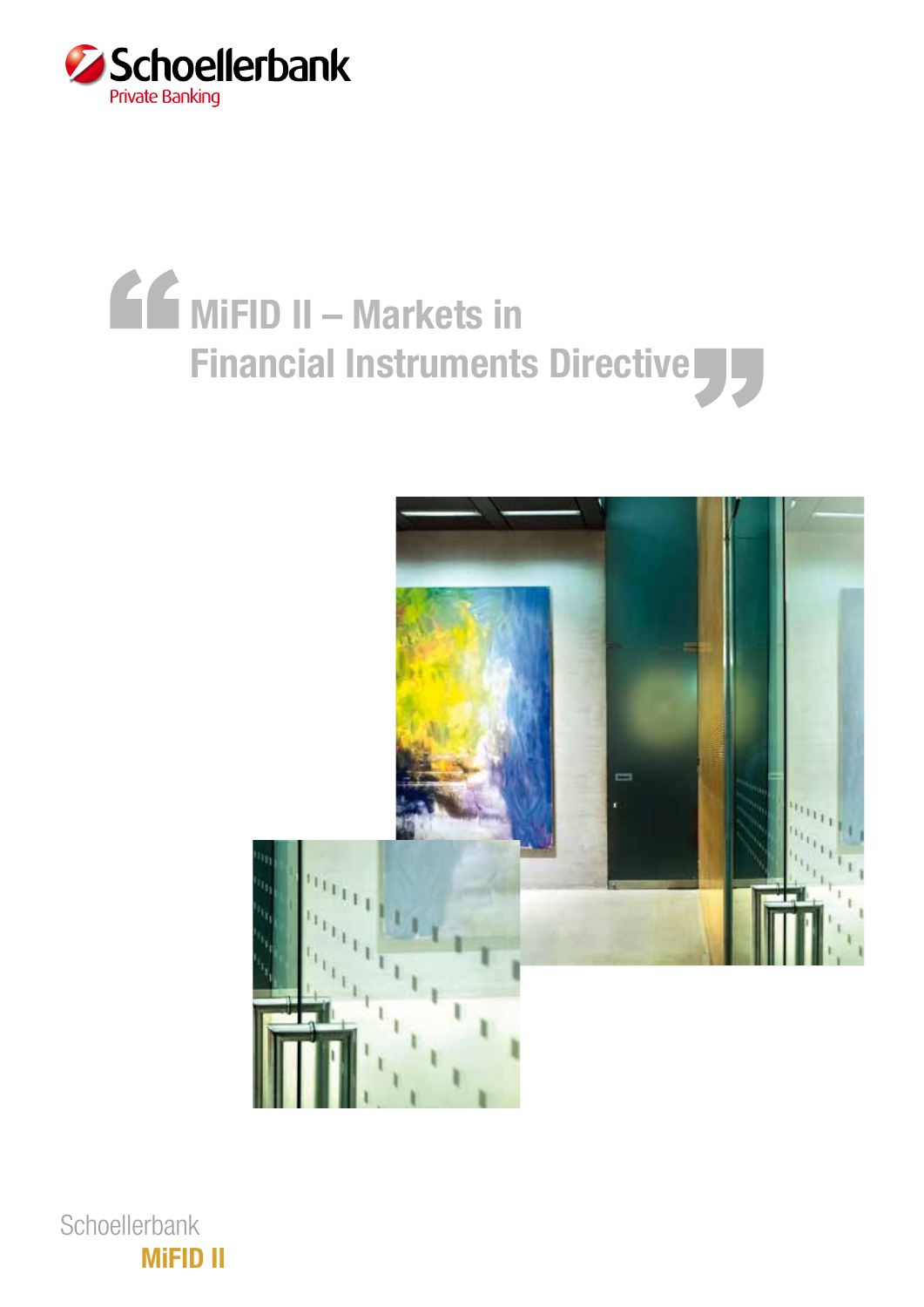This marketing communication was prepared by Schoellerbank Aktiengesellschaft. Subject to errors and misprints.

#### Publication details:

Publisher and media proprietor: Schoellerbank Aktiengesellschaft, Renngasse 3, A-1010 Vienna; Domicile: Vienna; Comprehensive publication details can be found at www.schoellerbank.at.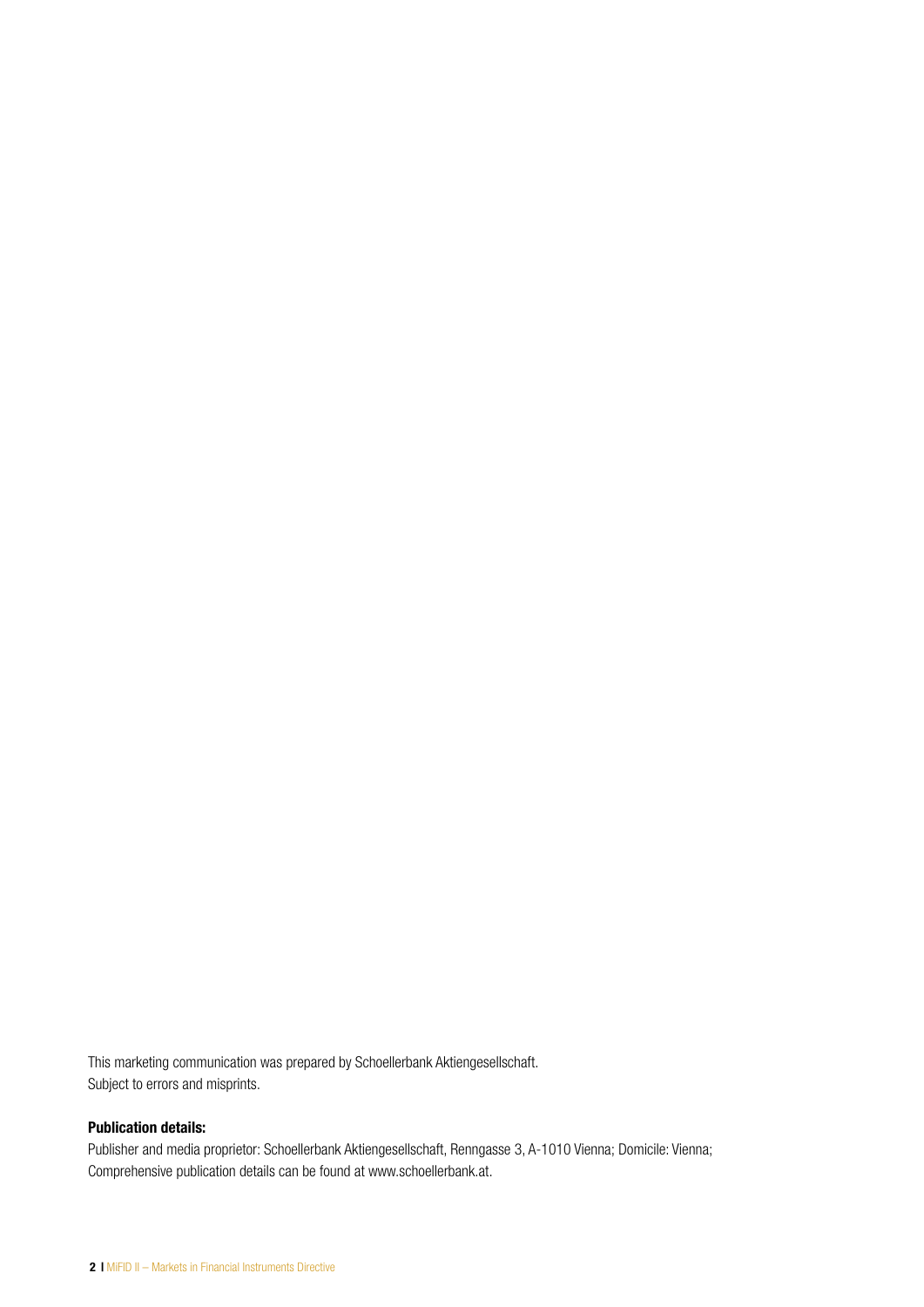

| <b>MiFID II Directive</b>                                    | 04                |  |  |  |  |  |  |
|--------------------------------------------------------------|-------------------|--|--|--|--|--|--|
| What is MiFID?                                               | 04                |  |  |  |  |  |  |
| Schoellerbank's investment process                           | 05                |  |  |  |  |  |  |
| Schoellerbank's advisory model                               | 07                |  |  |  |  |  |  |
| Customer categorisation: Classification and reclassification |                   |  |  |  |  |  |  |
| Communication between the customer and bank                  |                   |  |  |  |  |  |  |
| Handling complaints – Complaint management                   |                   |  |  |  |  |  |  |
|                                                              |                   |  |  |  |  |  |  |
| Guidelines for the handling of                               |                   |  |  |  |  |  |  |
| conflicts of interest and benefits                           | 12                |  |  |  |  |  |  |
| Conflicts of interest                                        | $12 \overline{ }$ |  |  |  |  |  |  |
| Benefits - Consideration                                     | 16                |  |  |  |  |  |  |
|                                                              |                   |  |  |  |  |  |  |
| <b>Best execution policy</b>                                 | 17                |  |  |  |  |  |  |
| Final provisions                                             | 20                |  |  |  |  |  |  |
| Overview of exchanges                                        | 21                |  |  |  |  |  |  |
|                                                              |                   |  |  |  |  |  |  |
| Service and information                                      |                   |  |  |  |  |  |  |
| Schoellerbank's profile                                      | 22                |  |  |  |  |  |  |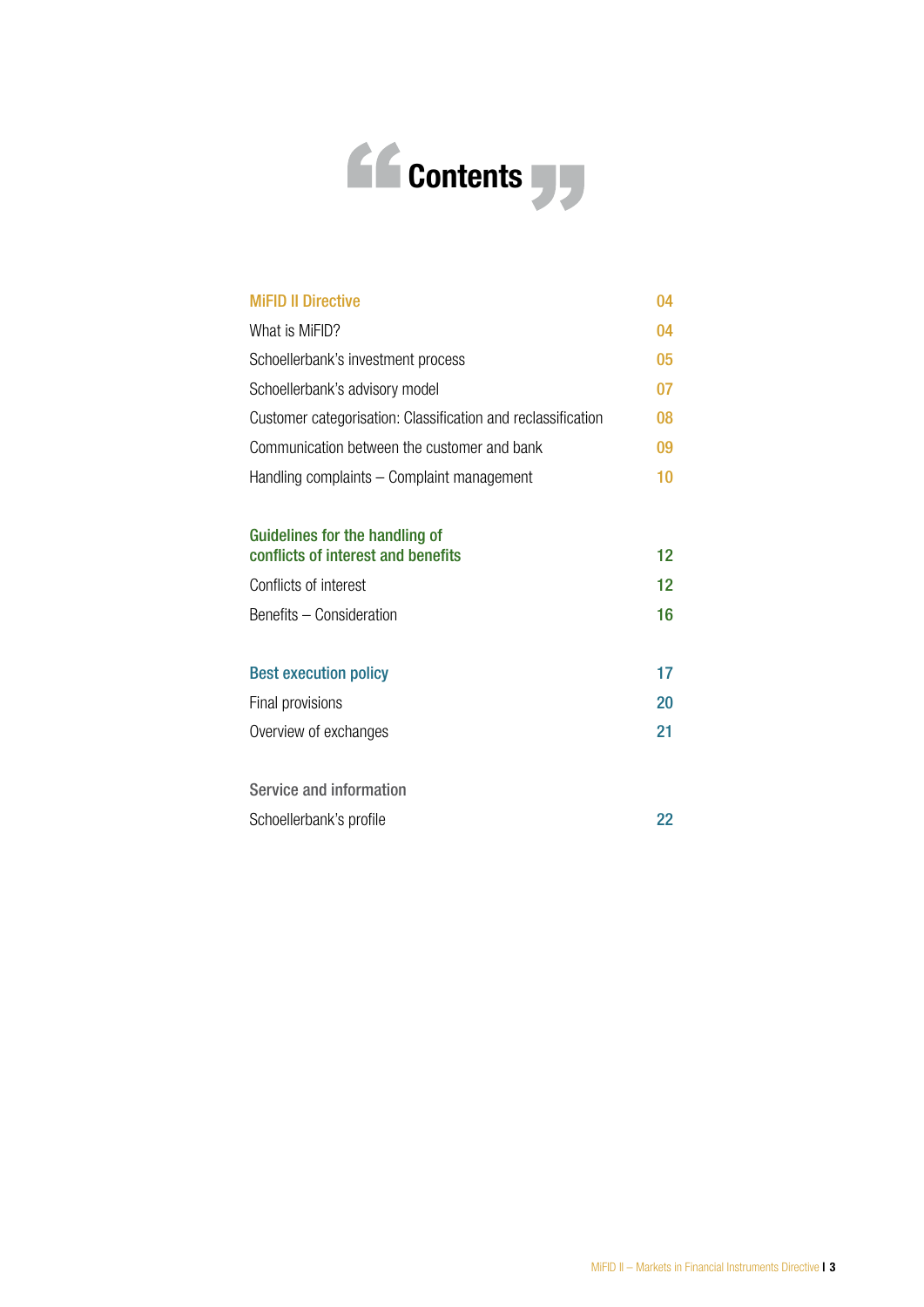

MiFID stands for Markets in Financial Instruments Directive and is an EU directive for the harmonisation of the financial markets in the internal European market. The basis for MiFID was formed by Directive 2004/39/EC including implementing rules passed by the Council of the European Union and the European Parliament in 2004 and that went into force in 2007.

The increasingly complex and extensive spectrum of services and financial instruments being offered as well as the financial crisis revealed weaknesses in the functioning and transparency of the financial markets, and the goal was to eliminate them.

To this end, the European Parliament and the Council of the European Union drafted more strongly harmonised financial market regulations. Directive 2004/39/EC (MiFID I) is being replaced by Directive 2014/65/EU (MiFID II) on 3 January 2018. This Directive was implemented in Austrian law by way of the WAG 2018, and the Delegated Regulation (EU) 2017/565 applies directly without national implementation.

The new Markets in Financial Instruments Directive (MiFID II) contains specific requirements for the provision of securities services and for the organisations of the service providers. The Directive also contains regulations for organisational requirements at exchanges and for the powers of the competent authorities as well as sanctions to be applied when the new regulations are violated.

The Markets in Financial Instruments Regulation (MiFIR) contains requirements for the publication of trading transparency information and the reporting of transaction data to the competent authorities and also eliminated barriers that prevented non-discriminatory access to clearing facilities.

#### Objectives of MiFID

The objectives are improved investor protection, stronger competition, and the further harmonisation of the European financial market. Because of significant structural changes in Europe's securities markets, the Directive can be seen as an answer to many pressing questions.

The underlying concept of MiFID is the objective of enabling private and professional investors to more easily invest within and beyond the borders of the EU. The European Commission is also striving to create a competitive market that promotes equal conditions for all European exchanges. These efforts also require protective measures for the investor.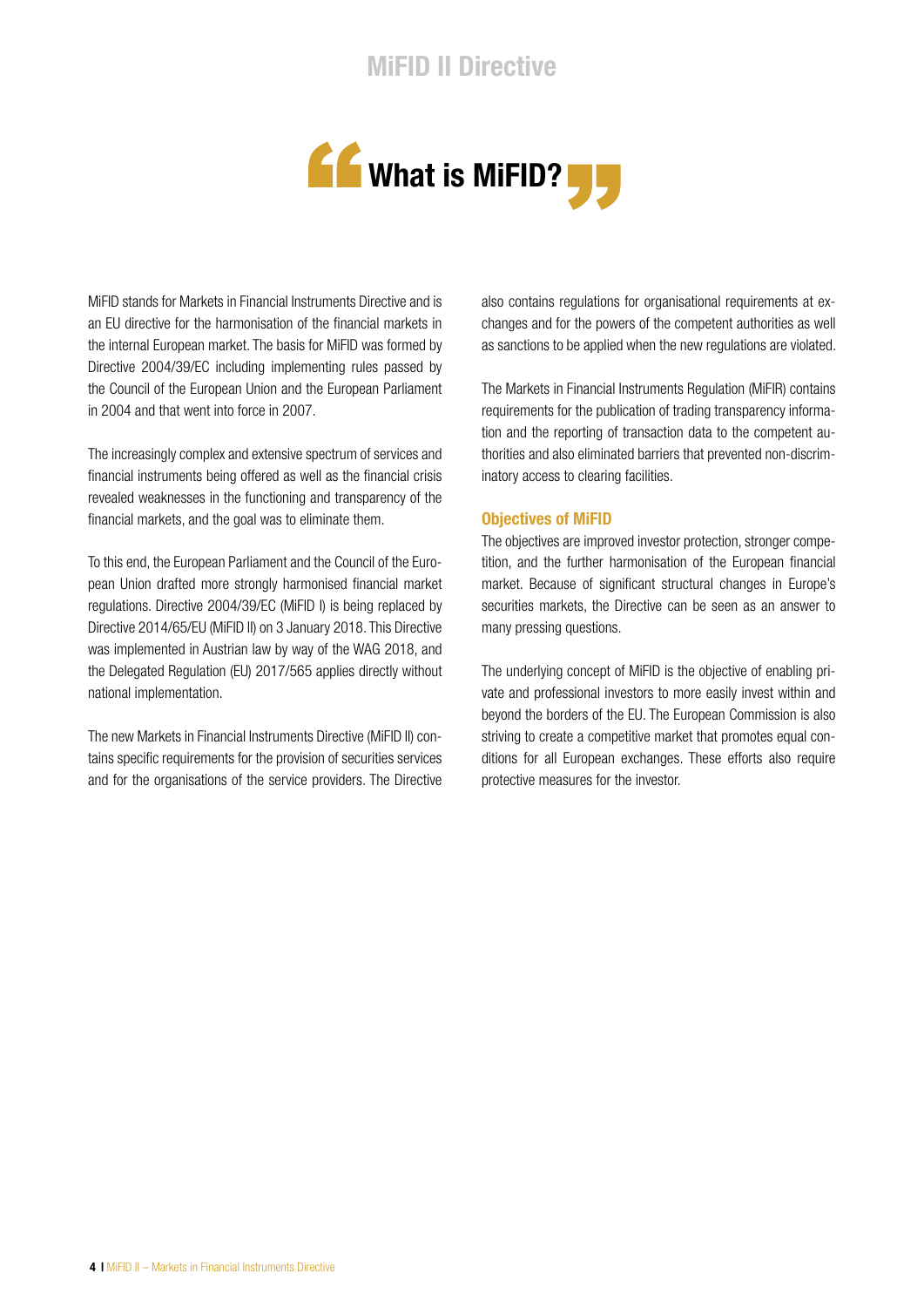



The positioning in the individual asset classes is discussed regularly by the Strategy Committee at Schoellerbank. This committee consists of the best investment experts in the bank. The Strategy Committee meets at least twice per month, but usually every week.

#### The investment process – Visual overview:

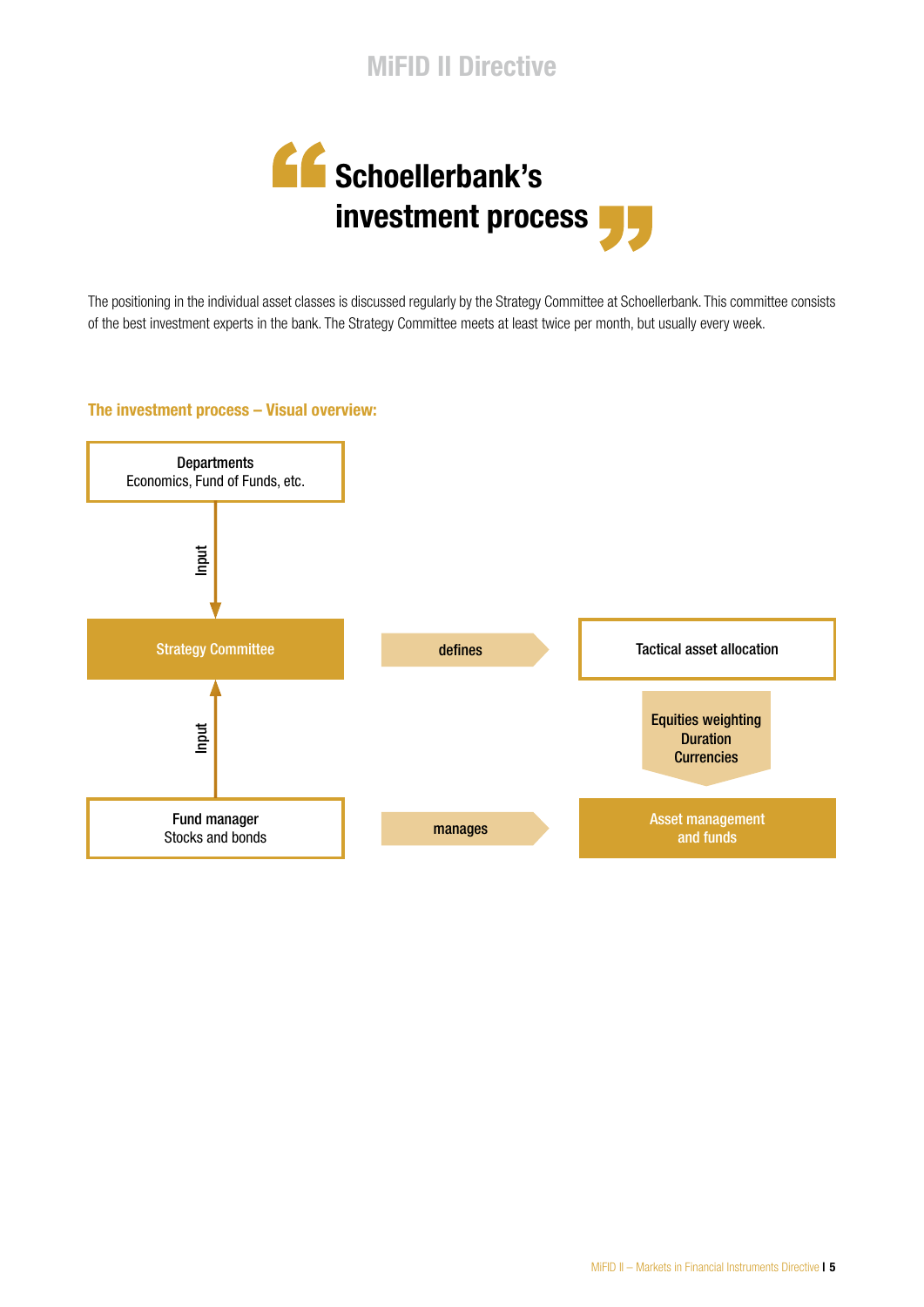#### The management approach at Schoellerbank is based on three cornerstones:



The Schoellerbank investment universe consists of financial instruments selected according to the strict criteria of the Schoellerbank StarRating:

- Schoellerbank BondRating
- Schoellerbank StockRating
- Schoellerbank FundRating

This defines the quality criteria that are assessed in detail when a financial instrument is being analysed.

This investment process forms the basis for our investment decisions in our asset management mandates and for our recommendations for investment consulting mandates.

In Schoellerbank asset management, we offer you different investment variants depending on your personal objectives and the amount you wish to invest. Here, you can choose between asset management with funds and asset management with individual securities. The details of this are defined in the asset management contract.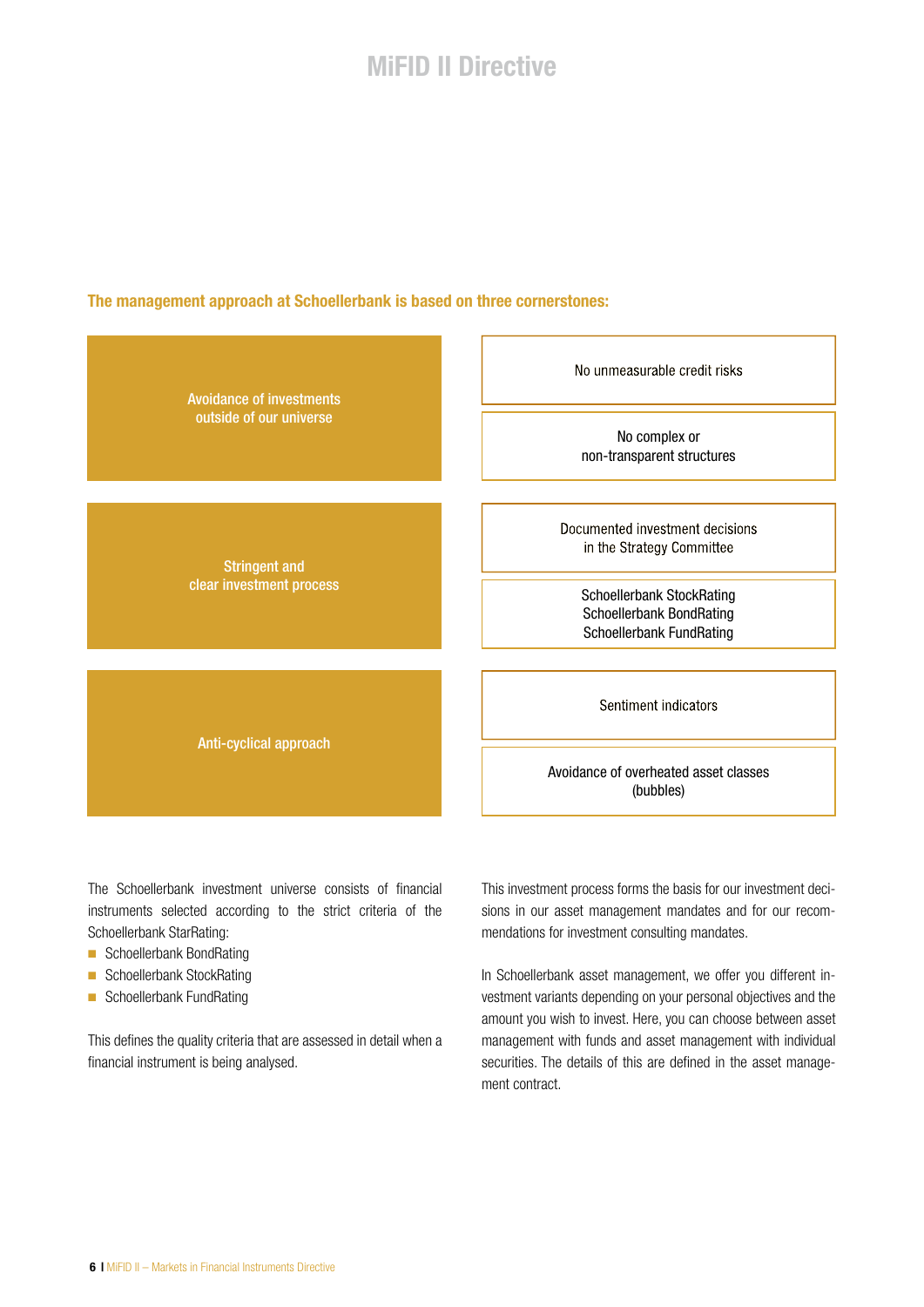

Schoellerbank is among the oldest and most venerable private banks in Austria and has successfully provided award-winning private banking services for many years. The key to this success is constant innovation. Schoellerbank is frequently a pioneer in new fields of investment. The bank's fund management company issued the first fund of funds and presented the first fund with inflation protection.

Another success factor is the product range that is pre-selected based on the needs of the customer and then evaluated in great detail. Because the bank invests with an eye towards long-term, sustainable prospects rather than quick, risky returns.

Schoellerbank's investment specialists have developed a strict selection process for this: the Schoellerbank StarRating. The better an investment, the more stars it earns. The brochures about the respective StarRating are provided when the account is opened.

The investment principles and rules that have been refined by investment specialists and asset and fund management experts over many years provide no room for compromises when making investment decisions.

Schoellerbank provides non-independent investment consulting in which the Schoellerbank investment strategy is implemented consistently. The investment consulting is based on the analysis of different types of financial instruments and is limited to a range of instruments that are primarily offered by Schoellerbank itself or that are issued or offered by companies that are closely related to or that are associated with Schoellerbank, so the consulting is not independent in the sense of Sections 50 and 53 WAG 2018. The advisory universe covers all types of financial instruments (including stocks, bonds, funds, and certificates) and covers products of the UniCredit Group as well as products from selected providers with which distribution agreements have been concluded, for example.

Schoellerbank only offers the regular assessment of the suitability of the financial instruments that it recommends when a separate written agreement has been concluded to this effect (asset management contract or advisory contract with a follow-up consultation clause). Schoellerbank is not obligated to provide follow-up consultation in any other cases.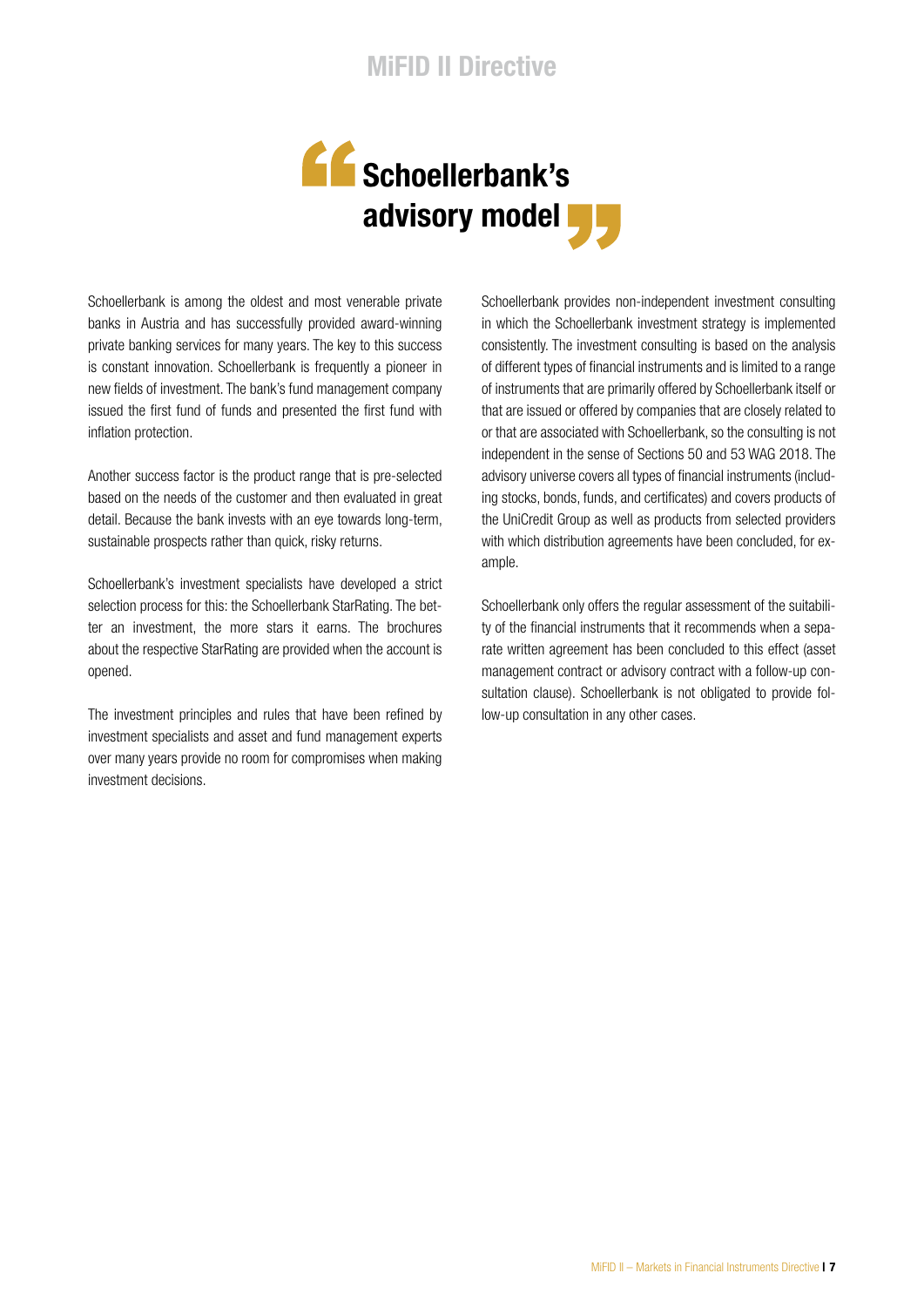## **CC** Customer categorisation: **Classification and reclassification**

Credit institutions are required to categorise their customers into three segments with different levels of protection so that it can take the proper steps for each group when providing advice and when recommending investment strategies.

The law defines:

- Retail clients (private persons as well as businesses, freelancers, and companies of any legal form, trusts and associations)
- Professional clients (credit institutions, securities companies, financial institutions, pension funds, etc.)
- Eligible counterparties (such as trading partners of the bank)

Schoellerbank will inform customers that it has categorised as "eligible counterparties" and "professional clients" in a separate letter. All other customers are "retail clients" and are therefore subject to special protection.

The law also stipulates that a "professional client" can request to be categorised as a "retail client" in special cases.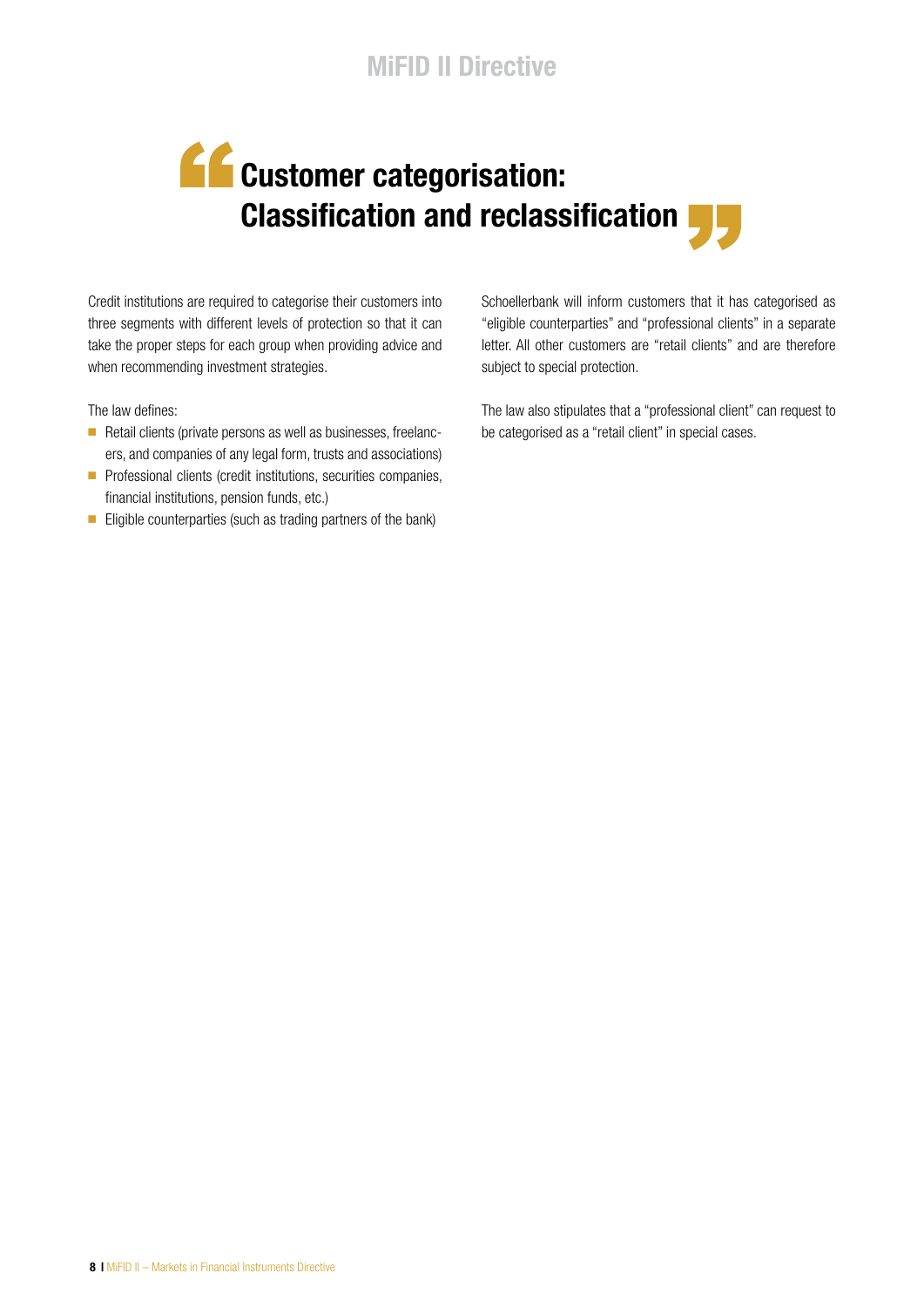## **Communication between** the customer and bank  $\blacksquare$

All contracts between the bank and the customer and the underlying contract terms and conditions are drafted in German. All communication over the course of the contract is conducted in German. Communication in a different language (such as Italian) can be agreed in writing in individual cases.

The following means of communication are used between the customer and bank:

- Face-to-face conversation
- Telephone
- Fax
- Letter
- Online banking and online securities accounts (Internet)
- E-mail

Legally relevant correspondence, especially the placement of orders, is always conducted in writing (unless agreed otherwise in writing); orders cannot be placed by e-mail.

Starting on 3 January 2018, the bank is required to record all (incoming and outgoing) telephone conversations and electronic communication with the customer, to provide the customer with these recordings upon request, and to keep these recordings for five years, or for up to seven years when ordered to do so by the Financial Market Authority (FMA).

The customer must agree to the recording of this correspondence in order for the bank to be able to provide securities services and to conduct investment activities for him or her.

Schoellerbank will publish the current guidelines and other important information on its web site at www.schoellerbank.at:

- Guidelines for best possible execution
- Guidelines for the handling of conflicts of interest and benefits

The current terms and conditions of Schoellerbank are posted at the counter or can be obtained from your personal advisor.

#### Type, frequency, and times of the reports

Schoellerbank will report to the customer about the services that it has rendered in a suitable manner on a permanent data medium.

Schoellerbank makes account statements with the final settlement and the portfolio statement and annual report for asset management mandates available to the customer in the online banking system or in another agreed manner. Portfolio statements are sent every quarter. Schoellerbank settles the accounts once per year unless agreed otherwise.

For investment consulting mandates, the customer is given an explanation of the recommendations that were given upon fulfilment of the mandate, especially when these recommendations were tailored to his or her specific preferences, objectives, and other considerations. For asset management mandates, such an explanation is included in the reports about the services provided, which are submitted on a quarterly basis unless agreed otherwise.

After the execution of a securities or treasury order, the customer will receive confirmation of execution.

The customer will be given information about the costs associated with the conducted transactions and rendered securities services and their overall effect on the earnings of the investment before concluding the agreement as well as after the fact.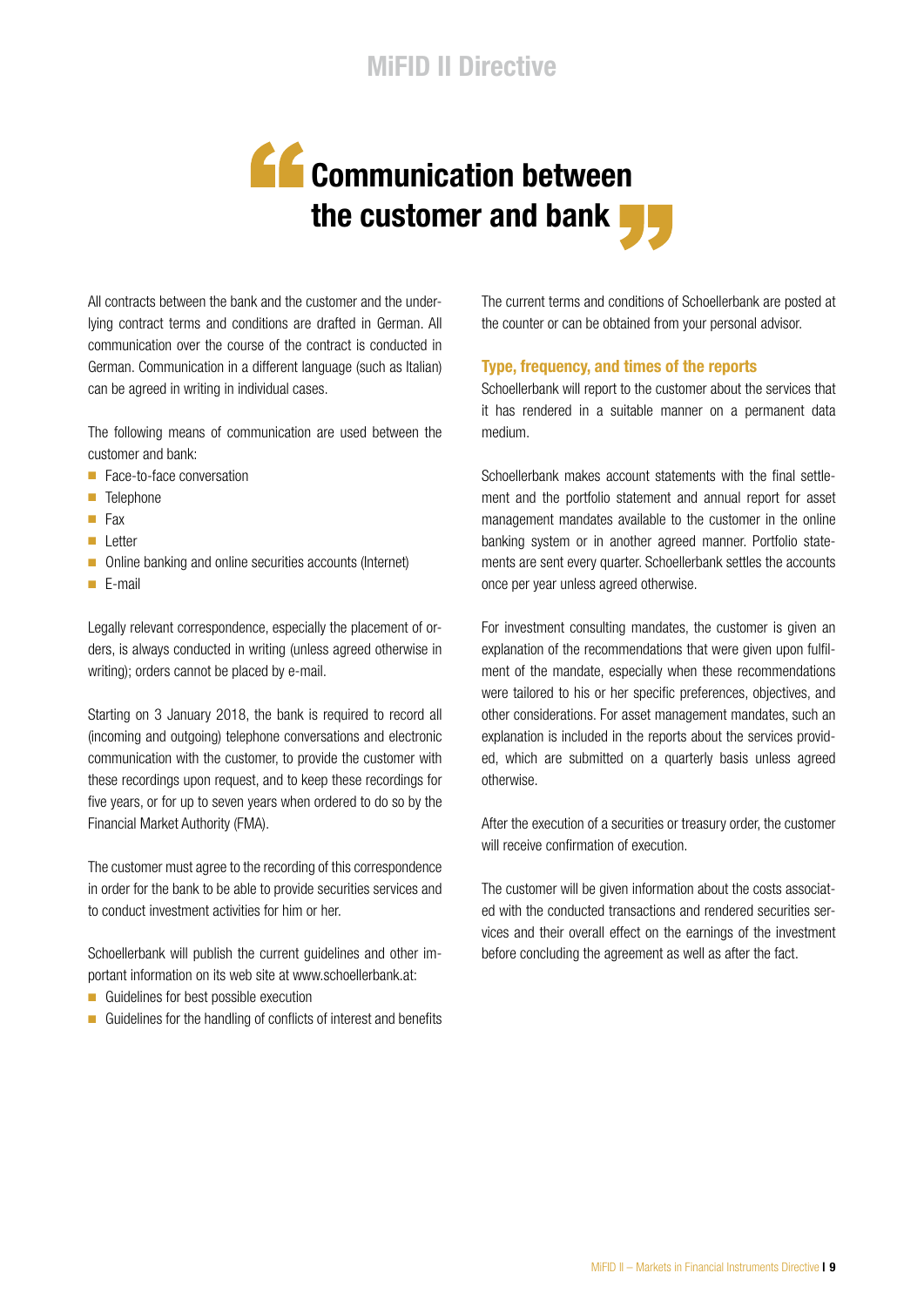## **AG** Handling complaints -Complaint management

Schoellerbank has an efficient complaint management system. It covers the following core tasks:

- Management of effective procedures for the appropriate and immediate handling of customer complaints
- Documentation of the complaints and the measures taken to address the complaints
- Quarterly reporting of all customer complaints to the Management Board

The appropriateness and effectiveness of the complaint management system are evaluated on a regular basis and any measures required to remedy defects that are found are implemented.

We constantly strive to provide our customers with the best possible care in terms of their concerns, wishes, and needs regarding any aspect of our banking services. Should you see a need to file a complaint or potential for improvement despite these efforts, please do not hesitate to contact us. We promise to address your concerns quickly.

You can contact us:

- personally at the office of your advisor
- by telephone call to your customer advisor or centrally at +43 1 534 71-1375
- by fax to your customer advisor or centrally at +43 662 86 84-2023
- by e-mail to your customer advisor (firstname.lastname@ schoellerbank.at) or centrally to our Ombuds office (ombudsstelle@schoellerbank.at)
- by letter to your customer advisor or centrally to Schoellerbank, Renngasse 3, A-1010 Vienna, Attn. Legal and Compliance Department

Should you be unable to come to an agreement with Schoellerbank you can also file a complaint with the following institutions:

■ Ombuds office of the Austrian Bankers' Association: https:// www.bankenverband.at/services/ombudsstelle

■ Joint Conciliation Board of the Austrian Banking Industry: Wiedner Hauptstraße 63, A-1045 Vienna Tel.: +43/1/505 42 98 Fax: +43/1/505 44 74 office@bankenschlichtung.at http://www.bankenschlichtung.at

The Austrian banking industry has set up a joint conciliation board to handle certain types of complaints. Customers of all participating credit institutions (including Schoellerbank) can turn to this conciliation board.

This conciliation board is especially responsible for complaints from consumers in connection with:

- Savings and deposits
- Domestic and international wire transfers
- Opening, changing, and closing accounts
- Credit agreements
- Investment services
- Real estate fund transactions
- Foreign exchange transactions
- Securities issue transactions
- Securities account services

#### Information about the protection of customer financial instruments and customer capital

Schoellerbank expressly notes that it uses third-party custodians (depositaries) in Austria and abroad to execute securities transactions and to hold and manage securities. Schoellerbank selects these carefully and regularly assesses their quality of service. Schoellerbank maintains records and accounts that enable it to differentiate the assets that it holds for an individual customer from those of other customers and from its own proprietary assets at any time.

Schoellerbank generally holds domestic securities and foreign securities purchased in Austria with a domestic depositary in a collective account unless the customer expressly requests sepa-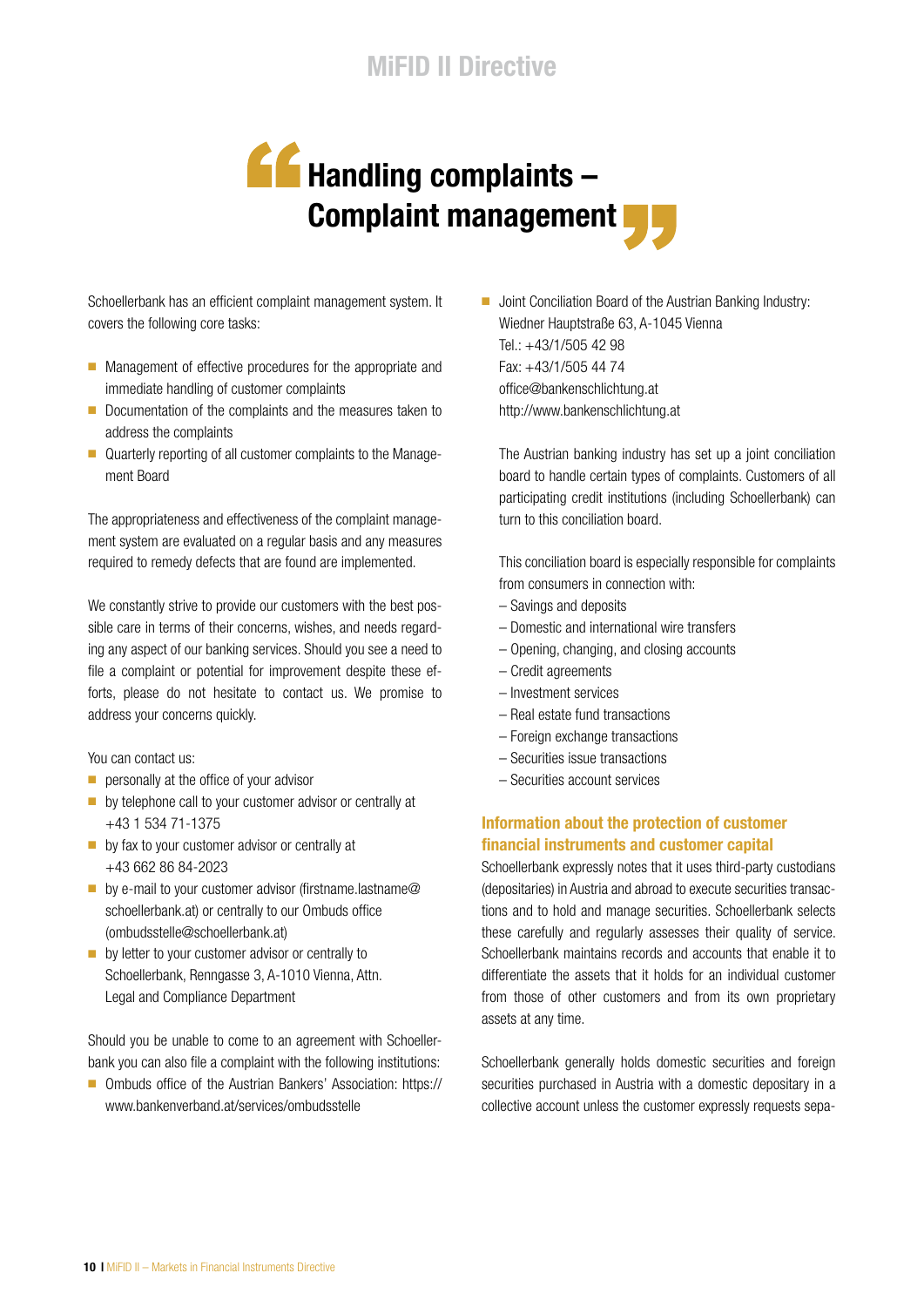rate (segregated) safekeeping. The depositing customers attain joint ownership of the collective holdings of the securities of the same type. Under separate safekeeping, Schoellerbank holds securities as the depositary and segregates them from assets of other parties as well as from its own assets.

Schoellerbank holds securities purchased abroad with a foreign third-party custodian. The assets are generally held in safekeeping in the country in which the security was purchased, or in the home country of the security in question.

The customer will receive a securities credit note for securities held in safekeeping outside of Austria that entitles him or her to equivalent but not the same securities. This claim of the customer against Schoellerbank corresponds to the share of securities that Schoellerbank holds for the account of the customer relative to the total securities of the same type held by Schoellerbank for its customers outside of Austria in accordance with the corresponding legal regulations and banking practices. Schoellerbank holds the securities in trust for the customer. When the local laws of the country of custody do not permit the customer to attain (joint) ownership of the security in question, Schoellerbank obtains comparable legal rights.

The holding of securities in safekeeping at a third-party custodian outside of Austria is subject to the laws of the country or place of custody in question and the general terms and conditions of the contract partner. This can have an influence on the rights of the customer with regards to the respective financial instruments and capital. If the third-party custodian holds the securities with another depositary (such as a central depositary), the legal regulations of this depositary and of the place of custody apply.

Third-party safekeeping outside of Austria is generally implemented through collective security accounts that allow the collective holding of all assets of the customers of Schoellerbank. In addition, the third-party custodian is informed expressly in writing and it is agreed with this custodian that the securities in the account in question are customer holdings. This means that the third-party custodian can only assert a lien, offsetting, or other collateral right that has arisen against Schoellerbank in relation to these specific securities and this capital (such as purchase, custodian, and processing fees, interest on arrears).

For customers who are entrepreneurs, Schoellerbank is only liable for the careful selection of the third-party custodian for the safekeeping of assets. For customers who are consumers, Schoellerbank is liable for the culpable action of the third-party custodian unless expressly agreed otherwise.

The consequences of the insolvency of a third-party custodian are dictated by the local and international laws that apply to this custodian and the legal position that has been obtained. In the event of the insolvency of a domestic custodian, joint owners of the collective holdings held by the third-party custodian are entitled to the segregation of a proportionate number of the securities of the same type held by this custodian.

If a loss of collective holdings has occurred or if the securities held in safekeeping are not present, the owner or depositor has a bankruptcy claim in the event of the insolvency of the third-party custodian. Full details about investor compensation and deposit protection schemes can be obtained at any Schoellerbank location and on the Internet at www.schoellerbank.at.

The depositary team at Schoellerbank ensures that comprehensive and current documentation is maintained for every business relationship with a third-party custodian, including contracts and clearing agreements. Regular service assessments and due diligence reviews ensure the quality of the business relationships with third parties.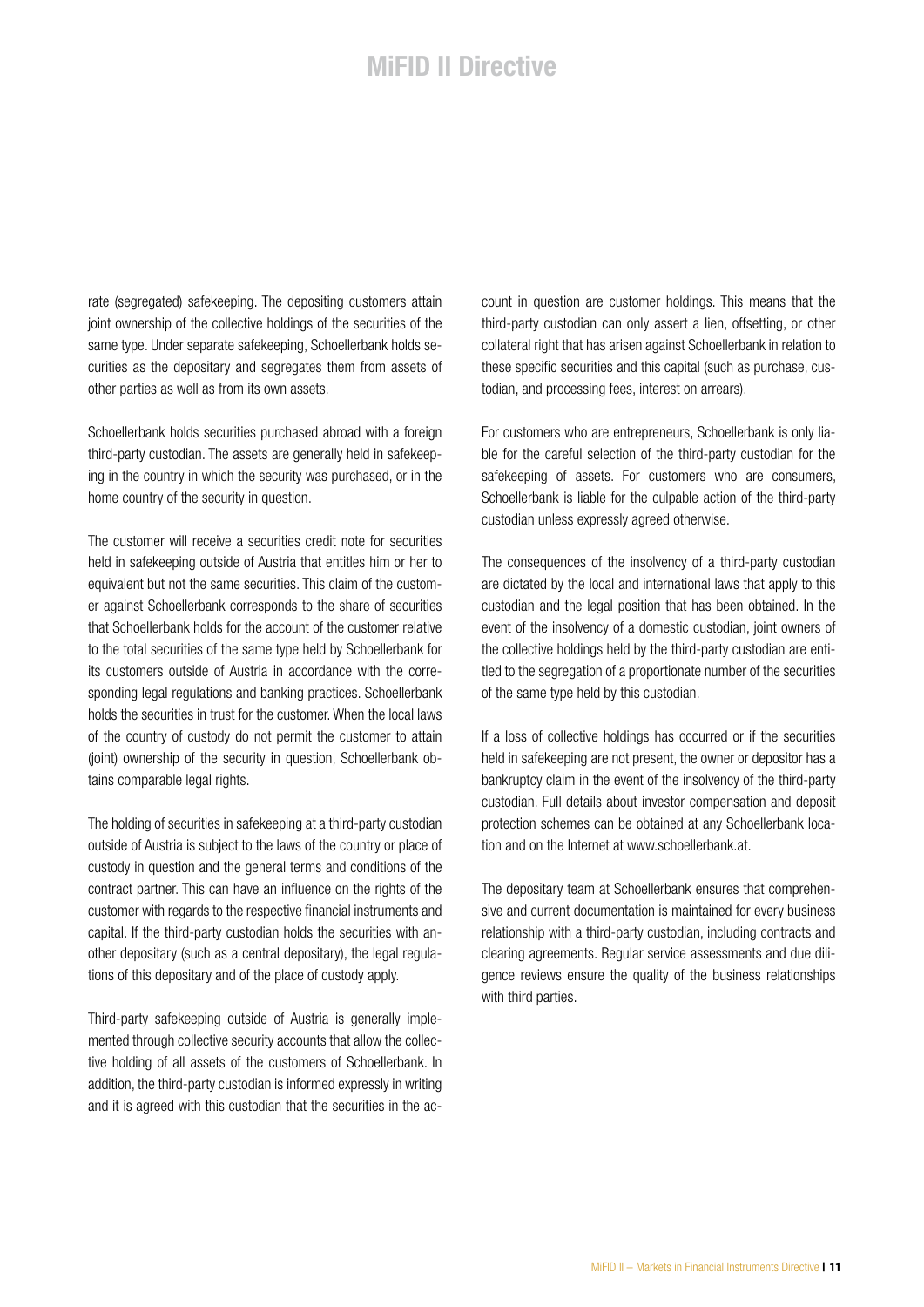

#### Preamble

It is not always possible to entirely avoid conflicts of interest when providing securities services, conducting investment activities, and providing other related services. Conflicts of interest can arise between Schoellerbank, relevant persons (including members of management and employees of Schoellerbank), or contractually bound brokers or other persons who are directly or indirectly under the control of Schoellerbank on the one hand and the customers of Schoellerbank on the other, or between the individual customers of Schoellerbank.

In such cases, it must be ensured that these conflicts of interest are recognised and treated in accordance with these guidelines. Schoellerbank is a member of the UniCredit Group, so this guideline also addresses all circumstances that may lead to a conflict of interest due to the structure and business activities of other group members.

#### Recognising conflicts of interest

Schoellerbank's objective is to recognise conflicts of interest in the bank and to avoid them whenever possible. The following constellations and behaviours in particular represent potential conflicts of interest that could harm the interests of our customers and that therefore must be avoided:

When Schoellerbank or a person or other member of the Uni-Credit Group that Schoellerbank directly or indirectly controls

- attains a financial advantage or avoids a financial loss to the detriment of the customer,
- has an interest in the results of a service provided for a customer or a transaction conducted for the account of the customer and this interest runs counter to the customer's interest,
- has a financial or other incentive to place the interests of one customer or group of customers over the interests of another customer,
- $\blacksquare$  engages in the same business activity as the customer.
- currently receives or will receive consideration in the form of money, goods, or services from a person other than the customer for a service rendered for a customer in addition to the usual commission or fee.

#### Avoiding conflicts of interest

Schoellerbank's primary objective is to prevent conflicts of interest from harming customer interests through organisational and administrative measures. It must be reasonably ensured that the risk of harm to the customer's interests is avoided.

#### Disclosing conflicts of interest

If the procedures and measures taken at Schoellerbank are not sufficient to prevent conflicts of interest from harming customer interests or to reasonably ensure that the risk of harm to customer interests is avoided, Schoellerbank must inform the customer about the general type and the cause of the conflicts of interest and the measures taken to mitigate these risks before conducting transactions for the customer.

This disclosure must be made in writing and must be sufficiently detailed respective to the customer's level of knowledge and experience so that the customer can make a decision about the securities or ancillary service on this basis.

#### Measures for the recognition and prevention of conflicts of interest in Schoellerbank

#### Compliance Organisation

Schoellerbank maintains an independent Compliance Organisation and has appointed a Compliance Officer. In addition to preventing the misuse of inside information and market manipulation, a core responsibility of the Compliance Organisation is to recognise and manage conflicts of interest and to continuously monitor the measures implemented in the bank and adapt them when necessary.

#### Confidentiality zones – "Chinese walls"

Setting up "Chinese walls" between the different confidentiality zones that have been defined in the bank ensures that the dissemination of confidential information is limited to the extent needed for conducting the bank's business.

The defined confidentiality zones include International Brokerage Services, Asset Management, advisory units, as well as Credit Risk Management and Accounting.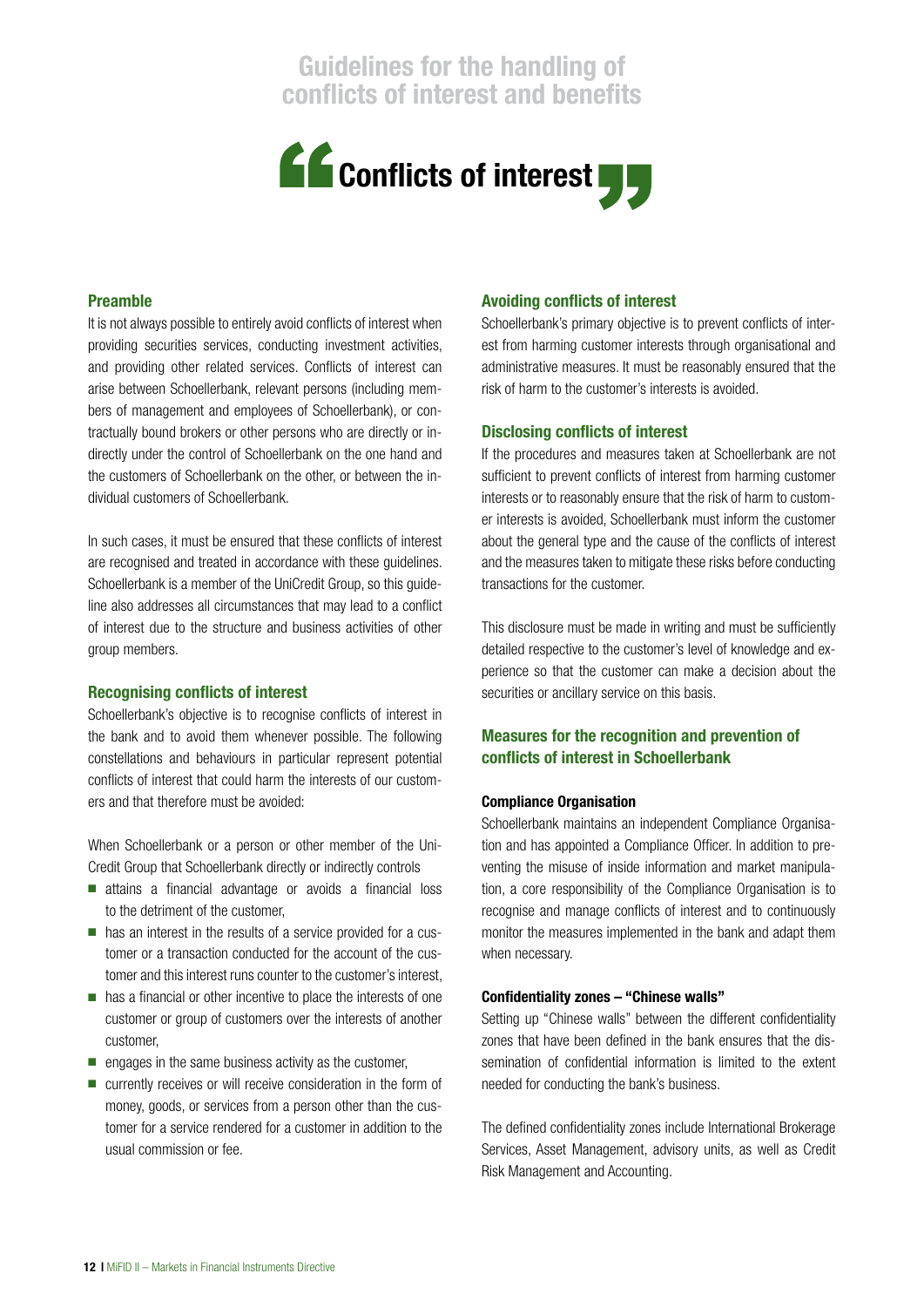#### Guidelines for employee transactions/obligation to report board appointments

The "Guidelines for personal transactions of employees of Schoellerbank and Schoellerbank Invest" and the "Standard Compliance Code of the Austrian Banking Industry" have been set as working directives to regulate the personal transactions of employees. This also includes the reporting of the appointment to the boards of companies. The Compliance Officer monitors adherence to these rules.

#### Reporting conflicts of interest

#### The following applies in general:

Conflicts of interest and suspected conflicts of interest must be reported to the Compliance Officer without exception. This officer must document the report together with the time and contents of the report, the individual filing the report, and the measures taken. The Compliance Officer can also order the documentation of conflicts of interest in individual cases.

#### Personal conflicts of interest with employees

The provisions of the Standard Compliance Code and the Compliance Manual are binding for the employees of Schoellerbank and are intended to avoid conflicts of interest between the customers and employees of the bank, and to immediately apply a solution in the interests of the customer or to point out these conflicts through mandatory disclosure so that these conflicts are apparent and can be resolved should a conflict arise.

This especially pertains to the following:

- bringing personal interests into transactions that are related to Schoellerbank or other members of the UniCredit Group;
- negotiating or concluding contracts for Schoellerbank or other members of the UniCredit Group with third parties from which employees or persons in a personal relationship with employees could derive benefits.

The conflicts of interest must be documented by the employee in question and must be reported to the supervisor and the Compliance Officer. Such conflicts of interest must be disclosed to the customer and must be added to the conflict monitoring list by the Compliance Officer.

#### Accepting gifts

No employee of Schoellerbank may solicit or accept gifts or benefits from third parties for themselves or for relatives that could impair their independence.

#### Remuneration

The remuneration rules of Schoellerbank are designed so that the remuneration paid to an employee is in no direct relationship with the remuneration paid to or the earnings generated by other employees whose activities represent a conflict of interest with the activities of the employee in question. This especially applies to proprietary and customer trading and asset management.

The performance of employees at Schoellerbank may not be rewarded in any way that conflicts with the obligation of Schoellerbank to act in the best possible interests of its customers. Agreements by way of remuneration, sales targets, or other goals that could lead employees to recommend a specific financial instrument to a retail customer even though Schoellerbank could offer a different financial instrument that better meets the needs of the customer are prohibited.

#### Financial analysis

Schoellerbank does not prepare financial analyses at this time. The "Policy paper for the creation of public analyses at Schoellerbank and Schoellerbank Invest and for the employees tasked with these duties" has been drafted for the event that such analyses are prepared at some point in the future. This policy paper is based on the legal regulations and the conduct standards of the ÖVFA (Austrian Association for Financial Analysis and Asset Management).

#### Best execution policy/allocation for issues

Schoellerbank has defined and implemented a best execution policy. This policy specifies the rules according to which Schoellerbank executes customer orders and assigns individual securities for subscribed issues. The handling of employee orders by Schoellerbank is specified in the "Guidelines for personal transactions of employees of Schoellerbank and Schoellerbank Invest" and in the Compliance Manual.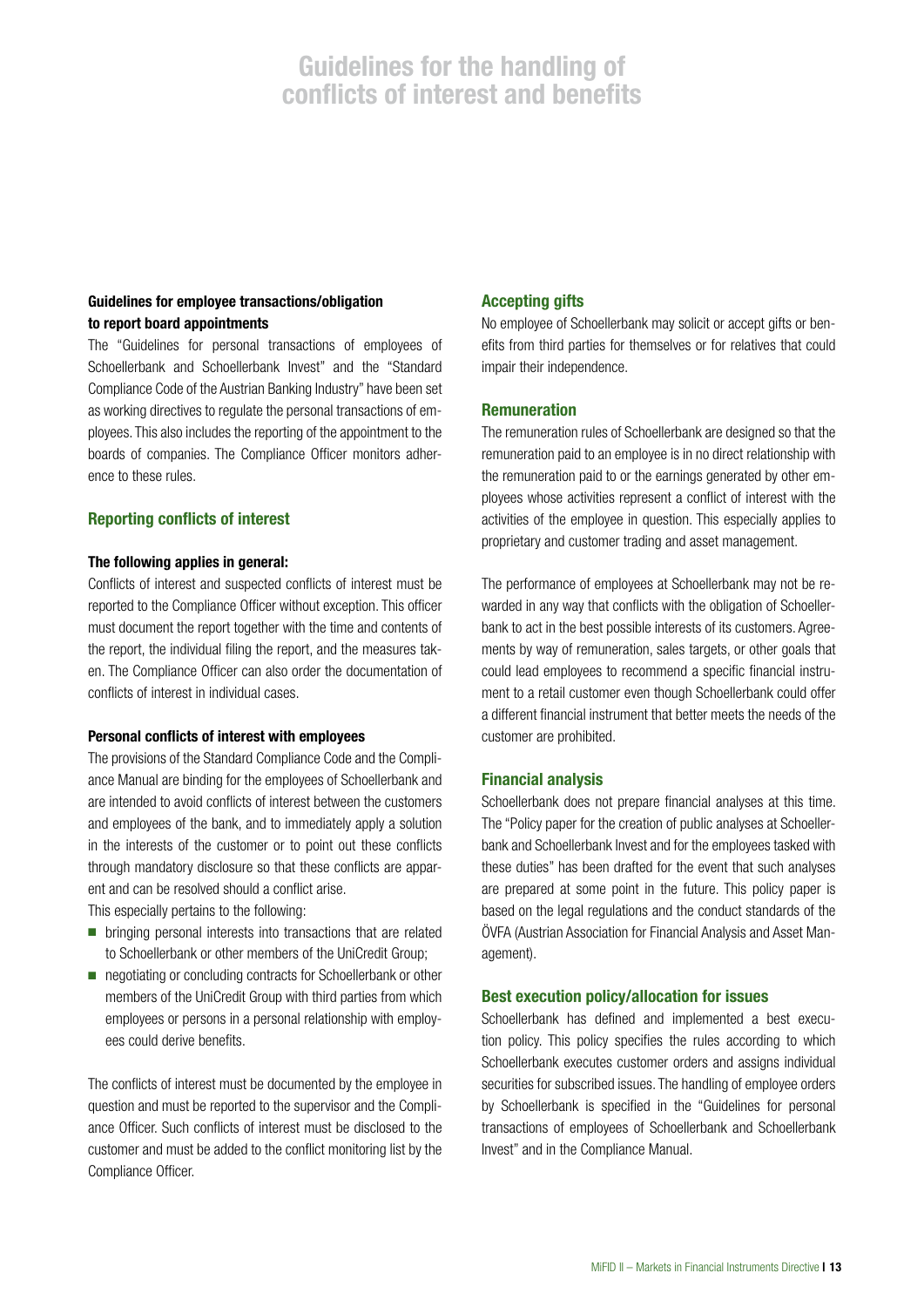When customer orders and orders from Schoellerbank employees or proprietary orders for Schoellerbank are received at the same time, the customer order must be given higher priority and must be executed preferentially.

#### Principles for offering or recommending financial instruments

Schoellerbank may only offer or recommend financial instruments when

- 1. The customer advisor has understood the financial instruments,
- 2. The compatibility of the financial instrument with the needs of the customer has been assessed,
- 3. The target market of end customers pursuant to Section 30 (10) WAG has been taken into account, and
- 4. It has been ensured that only financial instruments are offered or recommended that are in the interests of the customer.

#### Disclosure for package services

If a securities service is offered together with another service or product as part of a package or as a condition for the same agreement or the same package, Schoellerbank must inform the customer whether the different components can be purchased separately from each other. Schoellerbank must also separately indicate the costs and fees for each component.

#### Conflicts register

The Compliance Organisation maintains a strictly confidential conflicts register that only it knows in its entirety. This is based on an analysis of the actual business areas of Schoellerbank and the resulting potential conflicts of interest and on the documentation of material advisory mandates, significant loans that have been extended, the most important other business relationships (especially in the area of mergers and acquisitions), and significant equity holdings of Schoellerbank.

When Schoellerbank intends to enter into new business relationships or obtain new equity interests, these are subject to a conflict assessment beforehand. If the transaction is conducted or the equity interest acquired, it is entered into the register. Any other change pertaining to registry entries must be reported to the Compliance Organisation as the responsible unit and must be processed by this unit accordingly.

#### Decisions about conflicts of interest

The Compliance Officer decides independently but in accordance with the legal regulations whether intervention is necessary above and beyond the measures taken by the business unit for the respective conflict. If intervention is needed, the Compliance Officer decides on the further measures to be taken to resolve the conflict. The Compliance Officer can involve internal or external experts if necessary. This must be documented. No inappropriate influence may be exercised over the Compliance Officer's decision, and no individuals may be involved in transactions that involve a potential conflict during the transaction or after the fact when this involvement could impede appropriate conflict management.

#### Exchange of information

The exchange of information between employees of Schoellerbank is prohibited when their activities could cause a conflict of interest that could harm the interests of one or more customers. If such an information exchange is indispensable for operational reasons, the Compliance Officer must be involved. The regulations pertaining to the confidentiality zones must also be followed (see "Confidentiality zones – 'Chinese walls'").

#### Conflict monitoring list

Securities services and ancillary services that result in conflicts of interest between Schoellerbank or bank employees and the customer or between different customers are added to a conflict monitoring list by the Compliance Officer. The course of the transaction and the involved employees must be monitored by the Compliance Organisation. The Compliance Officer decides on removal from the conflict monitoring list.

#### Independence

Schoellerbank employees who are tasked with multiple activities that may give rise to conflicts of interest must account for this risk and conduct these activities with a degree of independence that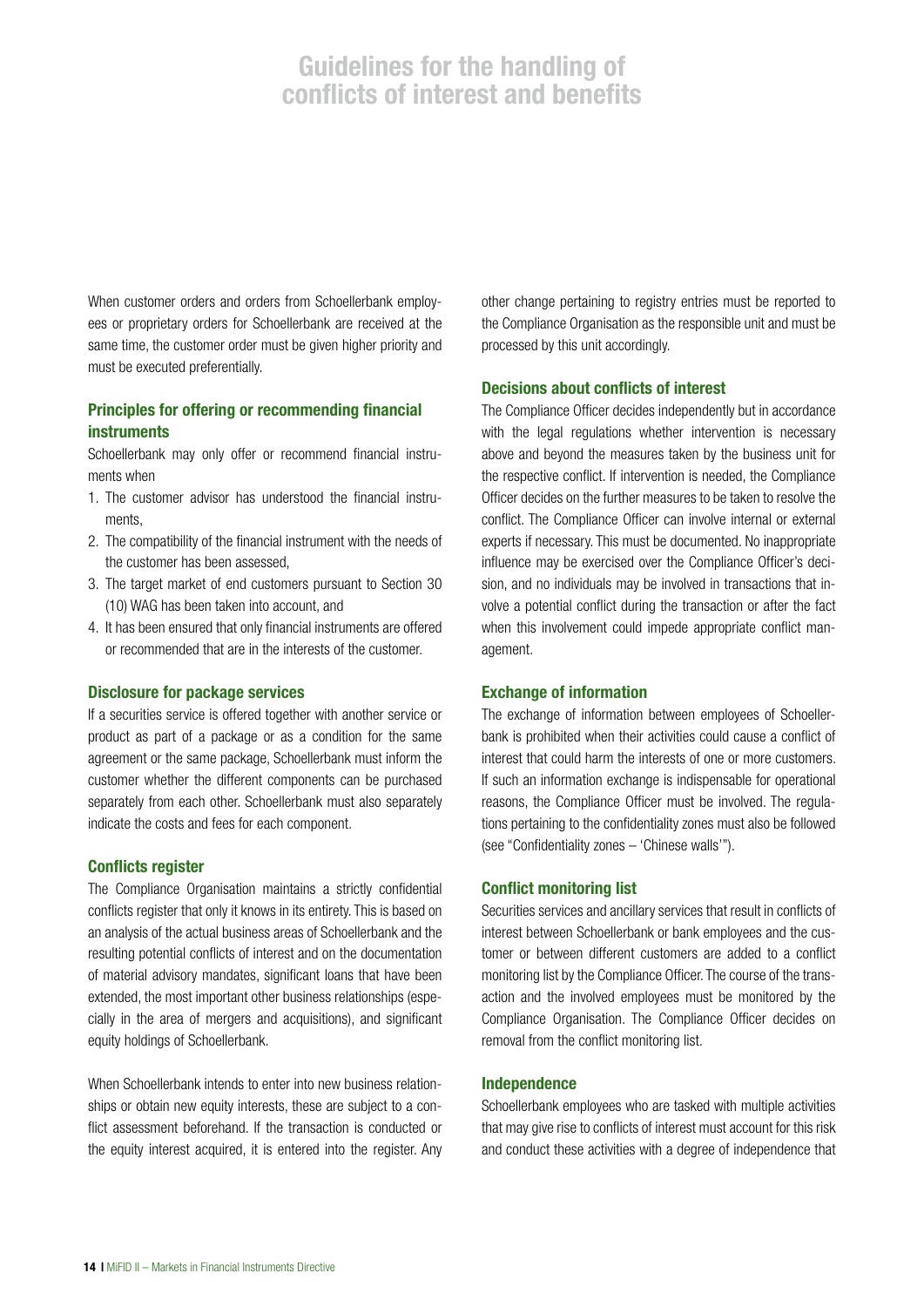ensures that no customer interests are harmed. If the conflict of interest cannot be resolved, the customer must be informed of the circumstances and the Compliance Organisation must be informed.

#### Employee monitoring

The Compliance Officer is responsible for monitoring employees that render securities and ancillary services for customers with regards to possible conflicts of interest. This monitoring must especially focus on compliance with the provisions of these guidelines.

#### Inappropriate influence

Schoellerbank has taken organisational measures to prevent persons from having an inappropriate influence on the manner in which other persons who are potentially in a conflict of interest conduct activities that are related to security or ancillary services. These must be updated regularly, and the Compliance Organisation must verify that they are followed. This assessment is based on the current organisational chart for Schoellerbank with responsibilities and powers of authority, which is provided to the Compliance Organisation.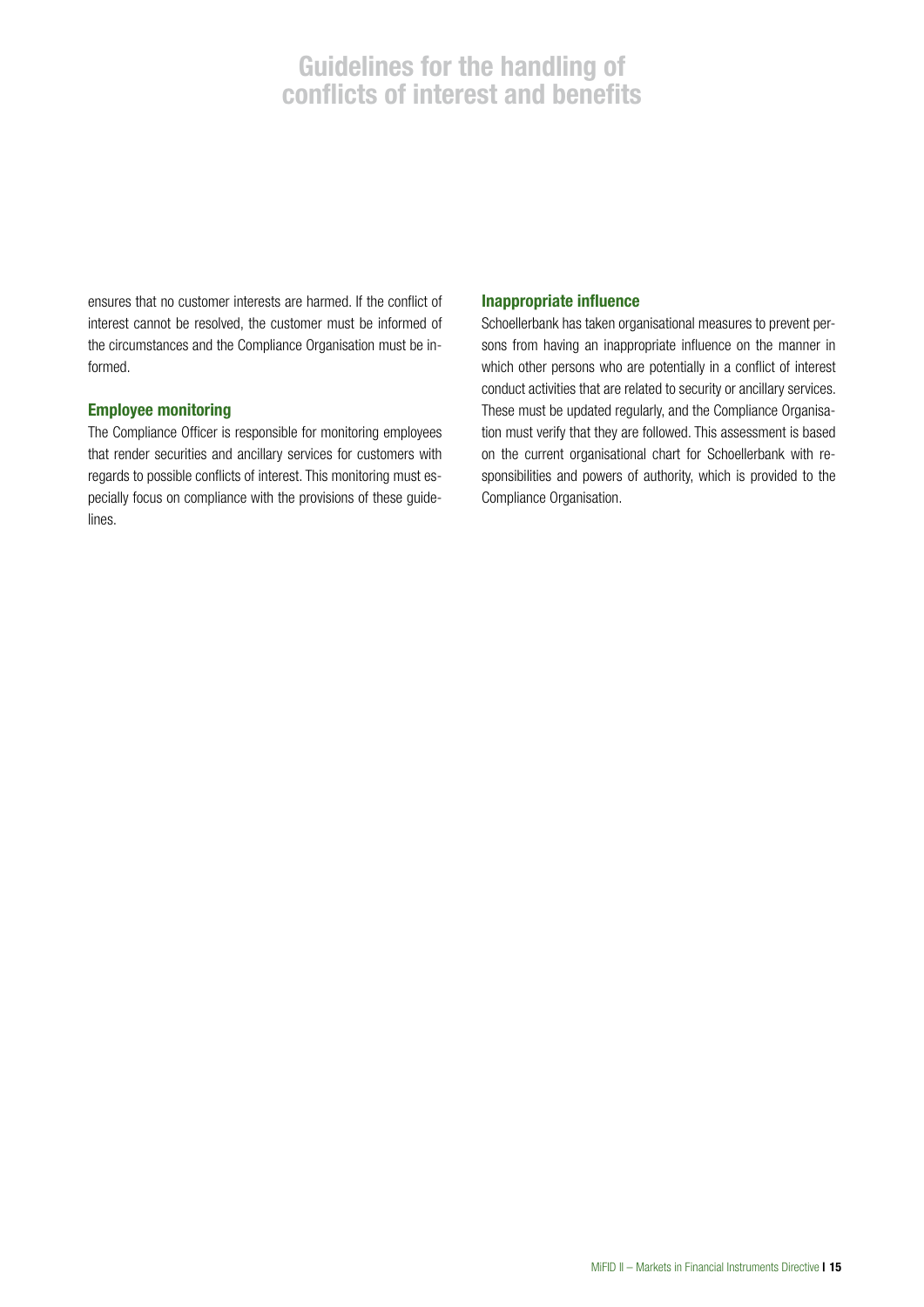

Because Schoellerbank has chosen to engage in non-independent investment consulting, the bank may also continue to accept consideration. In this context, consideration is any fees, commissions, or other monetary or non-monetary benefits rendered by a third party. These are shown to the customer in the cost report. Low-value non-monetary benefits are listed generically in the paragraph about "low-value non-monetary benefits" and are not shown in the cost report. MiFID II permits the retaining of consideration for non-independent investment consulting when this consideration is intended to improve the quality of the services for the customers, when it does not impair the fulfilment of the bank's obligations, and when this consideration is invested in quality improvement measures. Quality improvement measures are assessed within the bank, and this assessment is documented.

In the event that the level of quality improvement measures is insufficient, consideration that exceeds these measures may not be retained and must be passed on to the customers.

#### Low-value non-monetary benefits

The investment firm and its employees may receive low-value non-monetary benefits in connection with the rendering of securities or ancillary services. Non-monetary benefits can be considered to be of low value when these are reasonable and appropriate in that it is unlikely that the investment firm accepting them will give rise to a conflict of interest vis-à-vis the customer. Some examples of low-value non-monetary benefits are:

- Product issuers pay the fees for participation in conferences or training seminars for customers of the investment firm, and the investment firm can offer these conferences or seminars to its customers.
- Product issuers pay participation fees to employees of the investment firm for meetings or seminars or pay for their meals.
- Product issuers provide the investment firm with access to minor analyses or market commentary. Product issuers provide information to the investment firm that the investment firm can publish for its customers under its own name.

This list is not exhaustive.

#### Trailer fees in connection with securities and other assets

Trailer fees are payments in connection with securities and other assets as defined in item 46a of the General Terms and Conditions that are made to Schoellerbank in return for taking products or services of the issuer into consideration when providing services to the customer. These fees are intended to provide Schoellerbank with the means to

- expertly manage the assets in its safekeeping and/or to
- make a material contribution to the product development of assets (market observation, market analysis, development of solution strategies, development of product ideas, development of reallocation strategies, communication and negotiations with issuers, etc.).

However, Schoellerbank has no obligation related to follow-up consulting associated with this.

#### Amount of the trailer fees in funds dealing

Schoellerbank receives the standard trailer fees of between 0.0 to 1.3% p.a. of the customer holdings from the fund companies for the management of the customer holdings. Because of the very different calculation methods used by the fund companies from case to case and because of the regular changes made to the calculation methods, it is not possible to disclose the exact trailer fees here. Schoellerbank will provide more details to the customer upon request. If the scope of the consideration cannot yet be determined at the time of the disclosure, the customer will be informed of the manner of calculation. Schoellerbank receives no trailer fees, kickbacks, or retrocessions in connection with fund shares from Schoellerbank Invest that are managed in customer portfolios under Schoellerbank fund asset management mandates. Any trailer fees for fund shares from other fund companies held under asset management mandates are credited to the customer's assets.

#### Amount of the trailer fees in bond dealings with UniCredit Bank Austria AG

Schoellerbank receives trailer fees from the issuer for these transactions ranging from 0.0 to 1.0% p.a. of the nominal amount of the holdings for product development and for managing the customer holdings.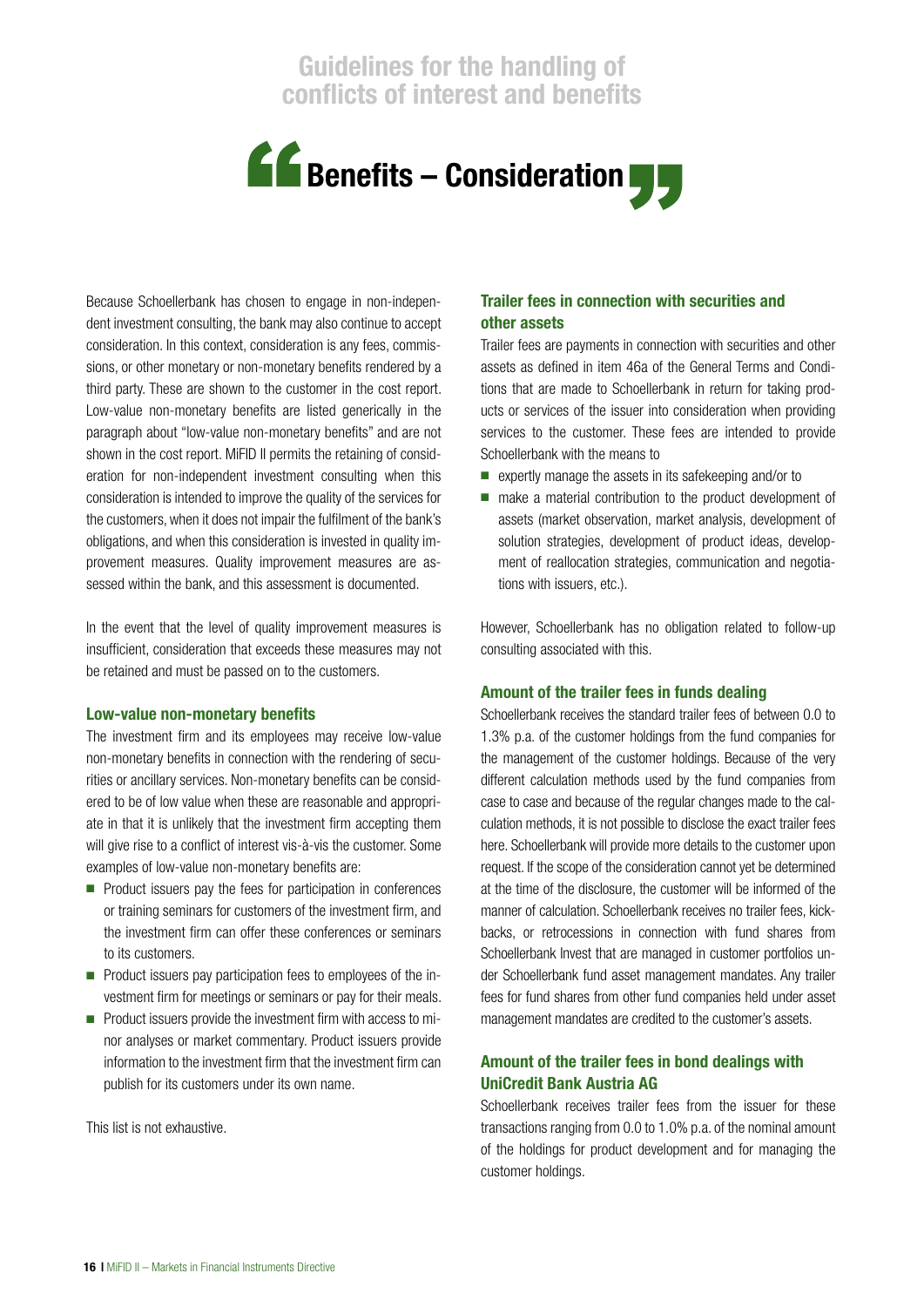

#### Fundamental considerations

#### Schoellerbank's execution policy

This execution policy of Schoellerbank describes the principles for the execution of customer orders for the purchase and sale of financial instruments. The fundamental principle is to always act in the best interests of the customer. The General Terms and Conditions of Schoellerbank also apply.

#### Objectives of the execution policy

Pursuant to Sections 62–65 Securities Supervision Act 2018 and Article 64–70 Delegated Regulation (EU) 2017/565, banks are obligated to create an execution policy for the fulfilment of customer orders for the purchase and sale of financial instruments. These rules are intended to implement all suitable measures to attain the best possible result for the purchase or sale of financial instruments for the customer after the overall assessment of the relevant aspects, criteria, and qualitative factors. Selecting the optimal place of execution does not guarantee that the best result will be obtained for each individual order. This execution policy applies to retail clients and professional clients.

#### Principles of the execution policy

The bank creates the execution policy at its own discretion according to the legal requirements. This is completed based on an optimised process rooted in many years of experience taking the following into account (listed according to priority):

- $\blacksquare$  the price on the main exchange of the financial instrument,
- $\blacksquare$  the costs associated with the execution of the order,
- the speed needed to execute the order after it is received,
- the probability of the execution and settlement of the order,
- the scope and type of the order, and
- all other relevant aspects of order execution to obtain the best possible result.

The relative importance of the aspects listed above is determined according to the following criteria:

■ characteristics of the customer and the customer's categorisation as a retail client or professional client,

- characteristics of the customer order, including orders that include securities financing transactions,
- characteristics of the financial instruments that are the object of the order in question,
- characteristics of the places of execution to which the order can be forwarded.

The following qualitative factors are taken into consideration when selecting the place of execution (listed according to priority):

- $\blacksquare$  the main exchange of the financial instrument,
- the electronic connection to the place of execution,
- the counterparty,
- $\blacksquare$  the clearing system,
- the emergency backup, and
- all other relevant factors of order execution to obtain the best possible result.

The incoming orders are processed sequentially in the order that they are received, during which the orders can be forwarded to the corresponding exchanges fully automatically, partially automatically, or manually.

#### Description of the execution policy

#### Order placement

The securities orders that the customer places through his or her advisor or directly in online banking are forwarded immediately to the securities trading department of Schoellerbank. Orders are generally forwarded electronically within the bank. This procedure guarantees the complete documentation of a security order placed by a customer, and can be traced at any time.

When the order is placed, a check is completed to determine whether the customer's instructions deviate from the execution policy of Schoellerbank or if the order will be handled according to the Schoellerbank execution policy.

Then, in the event of a sell order, the depositary of the security is checked as this can be different from the standard depositary for various reasons such as portfolio transfers that were previously ordered by the customer or a specific purchase method for the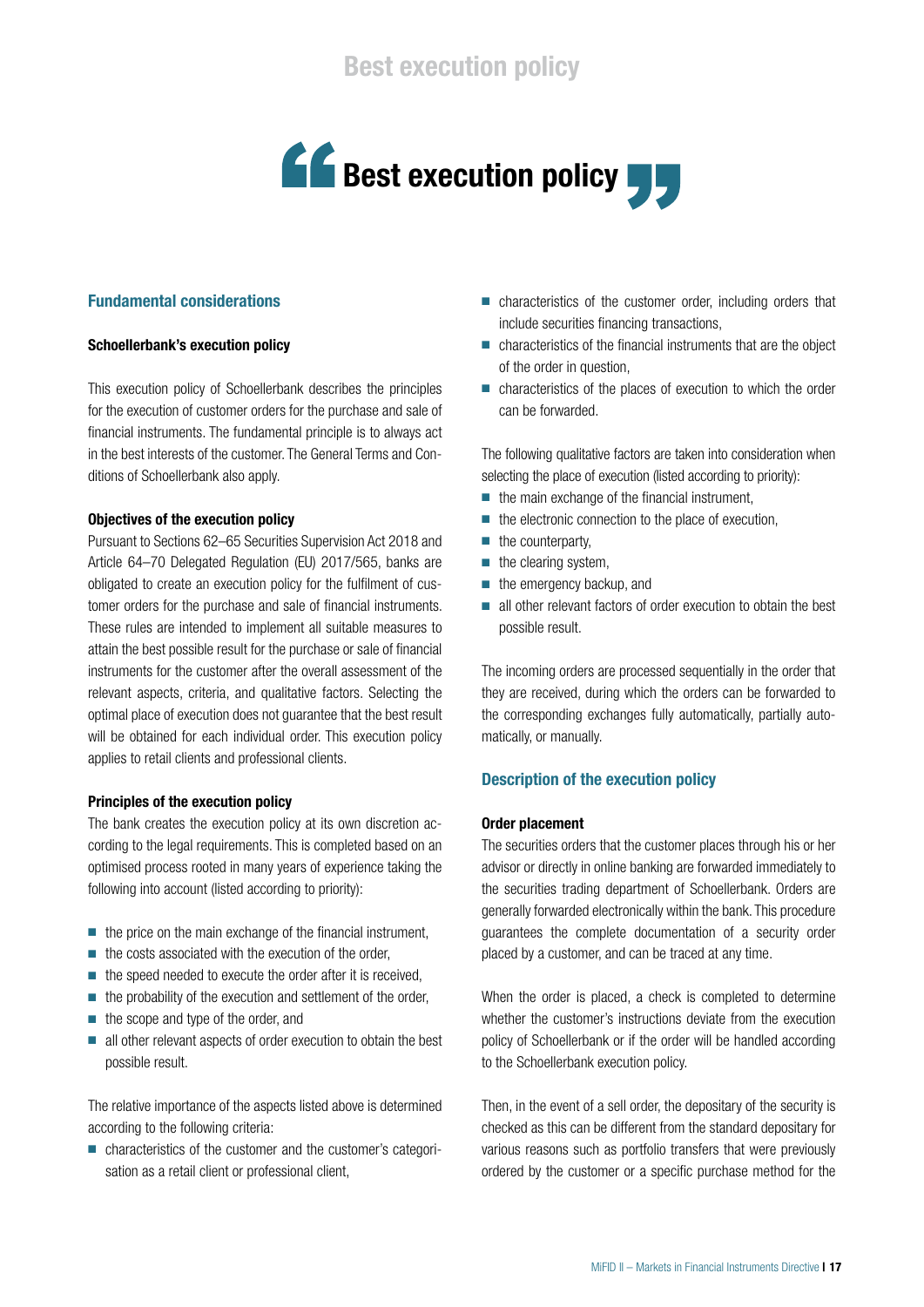### Best execution policy

security that was dictated by the customer before the sale. In this case, the transaction is executed at the exchange for this depositary for cost and time reasons.

#### Exceptions

Orders placed on the basis of express customer instructions and that therefore deviate from the Schoellerbank execution policy are not executed according to the rules of the execution policy. By following the customer's instructions, the bank fulfils its obligation to execute the order in the best possible manner.

Customer orders received by the bank outside of normal trading hours are processed in the order that they were received when trading resumes.

In the event of extraordinary events such as market disruptions, system bottlenecks, or IT failures, the bank may be forced to select alternative measures that require execution that deviates from the execution policy. The bank also always acts in the best interests of the customer in such an exceptional case.

#### Best price execution

Schoellerbank understands the term "best price execution" to mean the efficient forwarding of a security order according to the current technical and organisational possibilities that follows the principles of timely and low-cost execution while also placing the order on the exchange that is likely to have the highest liquidity.

Exchange-based securities orders for which the customer has not explicitly stated a component such as the selection of an exchange other than the main exchange are handled in Schoellerbank's best price execution process. For this, the securities orders are placed on the corresponding markets either through a pre-defined, optimised path within 3 minutes after being entered into the internal securities system in a fully automated process, or within 30 minutes when handled manually. More details can be found in the exchange overview at the end of the execution policy.

Bonds and similar products are forwarded automatically to Schoellerbank's trading department for fixed-income securities when the order value is EUR 100,000 or greater and the order is unlimited, even when the order was placed by the customer with explicit instructions for trading on a regulated market. If the order can be traded at the same or at a better price over the counter than on the selected regulated exchange, the dealer will execute the order in the best interests of the customer. Otherwise, he will forward the order immediately to the exchange selected by the customer.

Because bonds generally have limited liquidity on the regulated markets and because the resulting lower execution probability would be detrimental for the customer, Schoellerbank also offers customers the option of a fixed-price transaction for bonds. With this option, the customer is promised a fixed price at a desired volume for a limited time immediately before the conclusion of the transaction by way of a special bond offer. Otherwise, the customer can of course place the bonds through a regulated market if so desired.

The issue and return of shares in domestic investment funds and real estate investment funds and of shares in foreign investment funds that are registered for sale in Austria through a custodian bank or a partner corresponds to the best possible execution of such orders.

#### Best execution for asset management mandates

The bank reserves the right to combine customer orders submitted under asset management mandates (discretionary asset management, investment consulting contracts, and similar agreements) with other customer orders and with proprietary trading orders. The special order placement principles of the execution policy also apply for such combinations. In the case of discretionary asset management services, the bank must determine at its own discretion at which of the places of execution specified in the execution policy the best possible result can be obtained consistently for the customer.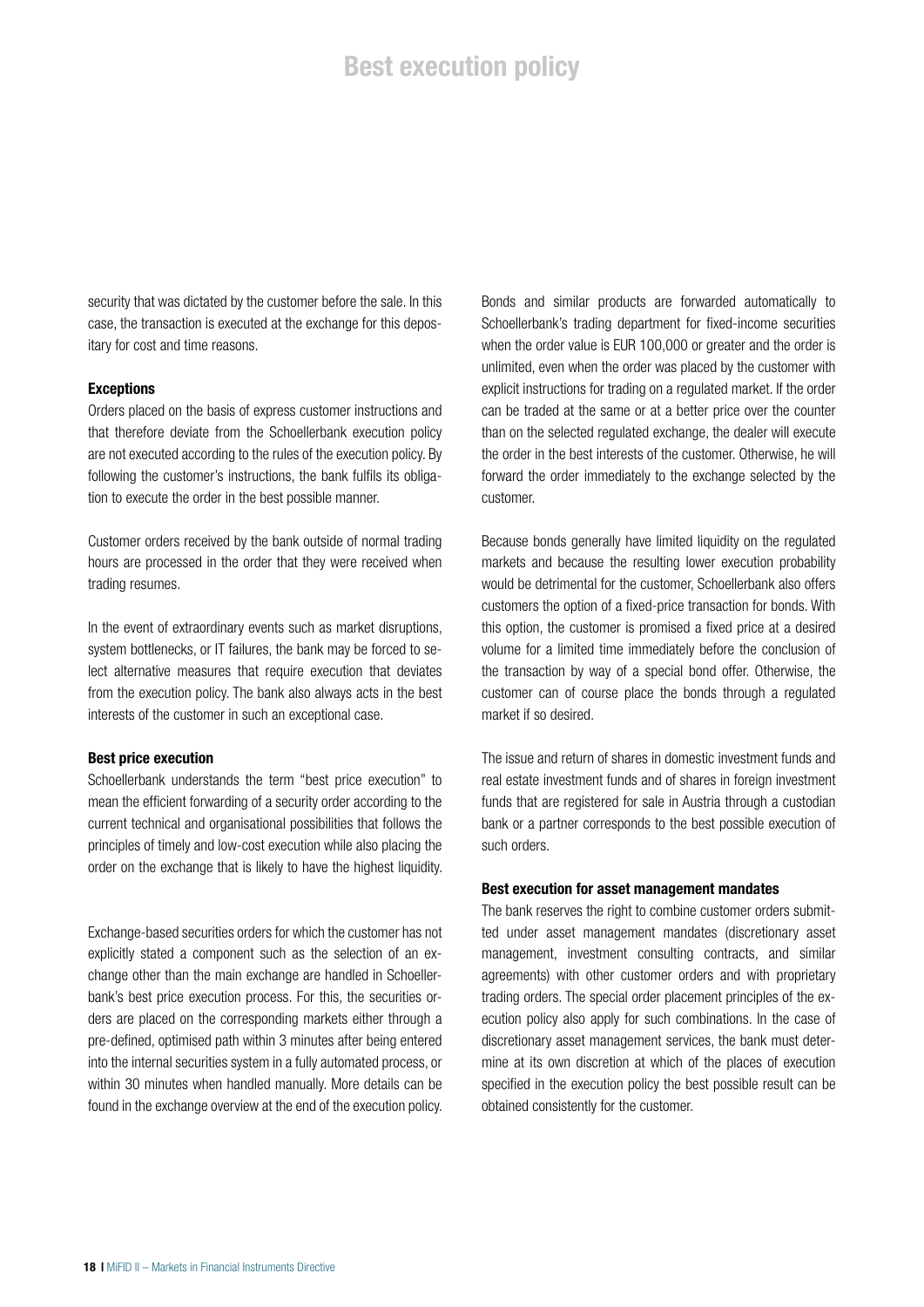## **Best execution policy**

For discretionary asset management mandates with funds, only fund issues from Schoellerbank Invest Aktiengesellschaft are used.

#### Allocation for issues

For initial public offerings (IPOs) and for subscriptions for capital increases, the securities are allocated by the lead manager appointed by the issuer or by the issue partners represented in the consortium.

If not all of the subscribed securities are allocated but only part of the subscribed volume, the bank will specify the allocation method for each individual issue. The following allocation methods can be applied: percentage allocation, allocation based on order quantity, allocation according to the order of the receipt of the

subscription orders, random selection, or some other method. The bank ensures that the allocation is fair and in tradable minimum quantities in the interests of all customers regardless of the selected method.

#### Foreign currency transactions

When transactions are conducted with securities traded in a foreign currency and booked to a EUR account of the customer, the exchange rate fixed by Schoellerbank will be used for conversion. The FX rate for selected currencies versus the EUR has been fixed by the banks in the Eurozone themselves on every bank business day between 12:30 and 13:00 since 1 January 1999. Schoellerbank announces the fixed bid and ask rates at www.schoellerbank.at.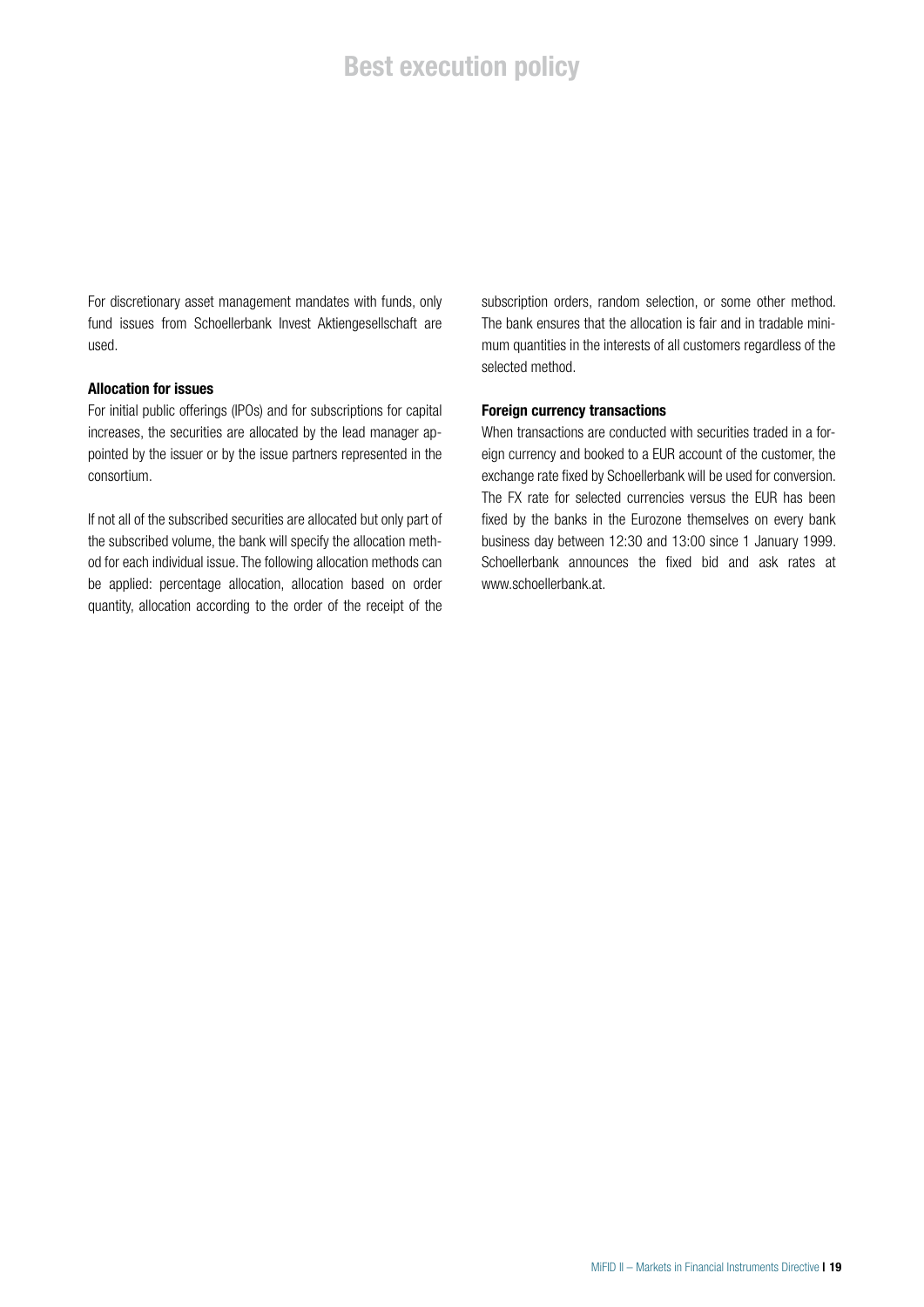## Best execution policy



If the individual types of financial instruments cannot be assigned to an "asset class", the customer must provide specific instructions on the place of execution.

If the bank cannot execute the order at the specified place of execution at the time the order is placed because of holidays, trading events, or technical limitations, the order can also be executed at a different place of execution under the protection of the customer's interests. If the places of execution that have been chosen by the bank as suitable alternatives are also unavailable, the customer must provide specific instructions about the place of execution. In this case, the bank can decide at its own discretion whether the order must be rejected due to insufficient quality criteria of the place of execution selected by the customer.

The bank generally reserves the right to contract as the counterparty in its own name in the interests of the customer. The bank will generally contract as the counterparty in its own name to provide the customer with liquidity and to reduce the settlement risks. If an order is received outside of the trading hours of the intended place of execution, the customer must provide specific instructions about the selection of the place of execution if he or she does not wish to have the order executed on the following trading day according to this execution policy. In the event of an order with the customer instructions "no relocation of the place of

execution", the bank will place the order even when the order is not or cannot be executed by the selected place of execution for a longer period of time. For orders that are not executed immediately or on the first day of validity, the bank will note the order and will inform the customer about capital measures that lead to the nullification of the order.

This execution policy is also supported by the trading system. If this technical support is temporarily unavailable, the bank will select a place of execution at its discretion without this technical assistance and according to this execution policy, and therefore in the interests of the customer.

The five exchanges that are most important in terms of trading volume and on which customer orders were executed in the previous year will be published once per year for each asset class together with information about the attained execution quality in machine-readable form on the web site of Schoellerbank.

The execution policy is reviewed regularly (at least once per year) and adapted when needed. Customers will be informed in an agreed manner about every material change to the execution policy. The current version of the execution policy can be obtained free of charge at all Schoellerbank locations and can be viewed on the web site www.schoellerbank.at.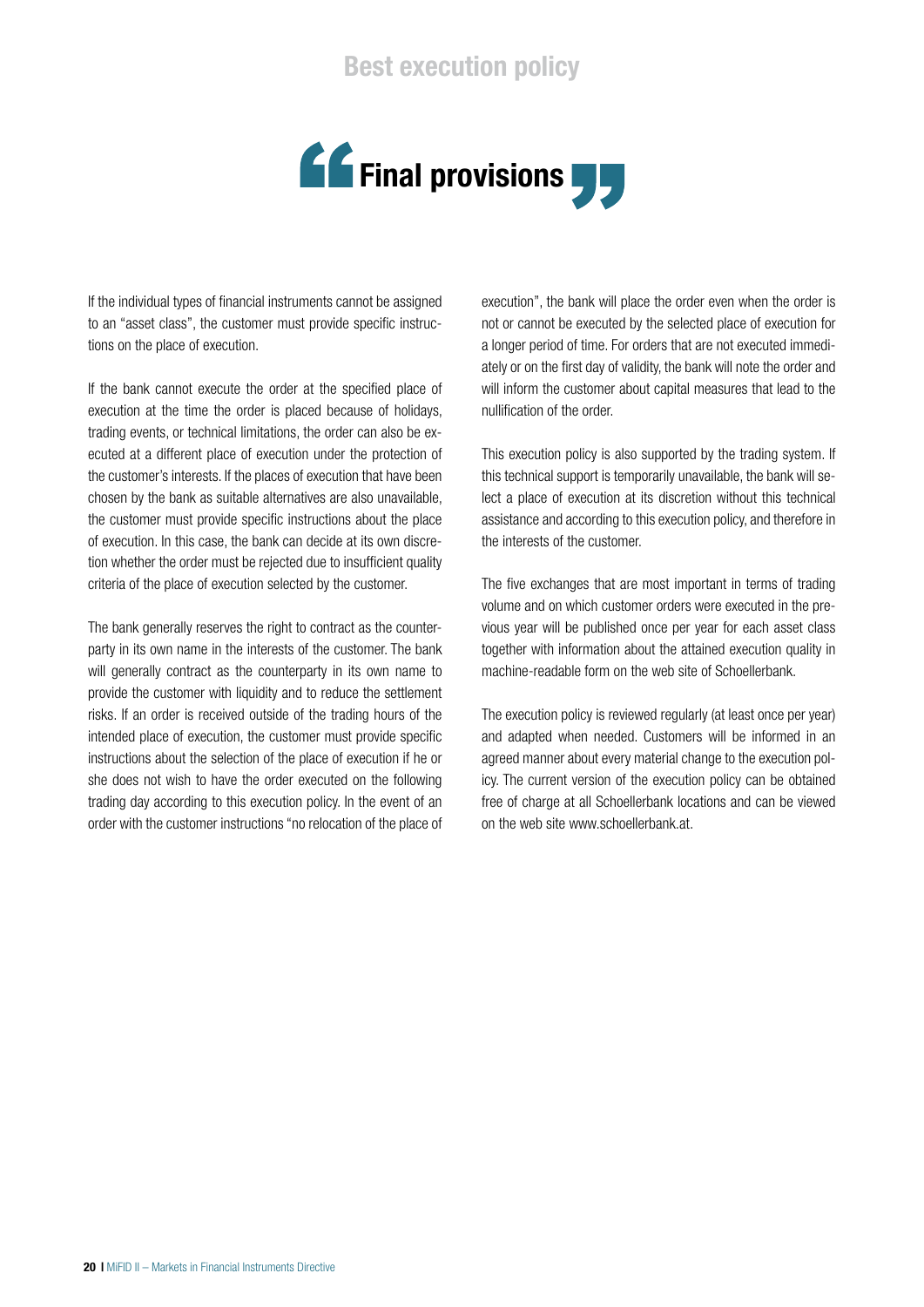# **COVERVIEW of exchanges**

|                           |              | <b>Country</b>       | <b>Exchange</b>      | <b>Forwarding</b> | <b>Connection</b> | <b>Trading</b><br>hours CET | <b>Forwarding</b>                | <b>Stop</b><br>market |
|---------------------------|--------------|----------------------|----------------------|-------------------|-------------------|-----------------------------|----------------------------------|-----------------------|
| Certificates and warrants | Equities     | Australia            | <b>XASX</b>          | Through partners  | Electronic        | $00:00 - 06:00$             | 07:00-22:00*<br>for the next day | N <sub>0</sub>        |
|                           |              | Belgium              | <b>XBRU</b>          | Through partners  | Electronic        | 09:00-17:30                 | until 17:30*                     | Yes                   |
|                           |              | Denmark              | <b>XCSE</b>          | Through partners  | Manual            | 09:00-17:00                 | until 16:45                      | N <sub>0</sub>        |
|                           |              | Germany              | <b>XETR</b>          | Through partners  | Electronic        | 09:00-17:30                 | until 17:30*                     | Yes                   |
|                           |              | Germany              | Floor trading        | Through partners  | Electronic        | 09:00-20:00                 | until 20:00*                     | Yes                   |
|                           |              | Finland              | <b>XHEL</b>          | Through partners  | Manual            | 09:00-17:30                 | until 17:15                      | N <sub>0</sub>        |
|                           |              | France               | <b>XPAR</b>          | Through partners  | Electronic        | 09:00-17:30                 | until 17:30*                     | Yes                   |
|                           |              | Greece               | XATH                 | Through partners  | Electronic        | 09:30-16:00                 | until 16:00*                     | N <sub>0</sub>        |
|                           |              | <b>Great Britain</b> | <b>XLON</b>          | Through partners  | Electronic        | 09:00-17:30                 | until 17:30*                     | N <sub>0</sub>        |
|                           |              | Hong Kong            | <b>XHKG</b>          | Through partners  | Electronic        | 02:50-09:00                 | 07:00-22:00*<br>for the next day | N <sub>0</sub>        |
|                           |              | Italy                | XMIL                 | Through partners  | Electronic        | 09:00-17:30                 | until 17:30*                     | N <sub>0</sub>        |
|                           |              | Japan                | <b>XTKS</b>          | Through partners  | Electronic        | 01:00-07:00                 | 07:00-22:00*<br>for the next day | N <sub>0</sub>        |
|                           |              | Canada               | XTSE, XTSX           | Through partners  | Electronic        | 15:30-22:00                 | until 22:00*                     | N <sub>0</sub>        |
|                           |              | Netherlands          | <b>XAMS</b>          | Through partners  | Electronic        | 09:00-17:30                 | until 17:30*                     | Yes                   |
|                           |              | Austria              | <b>XVIE</b>          | Direct            | Electronic        | 09:00-17:30                 | until 17:30*                     | Yes                   |
|                           |              | Portugal             | <b>XLIS</b>          | Through partners  | Electronic        | 09:00-17:30                 | until 17:30*                     | N <sub>0</sub>        |
|                           |              | Sweden               | <b>XSTO</b>          | Through partners  | Manual            | 09:00-17:30                 | until 17:15                      | N <sub>0</sub>        |
|                           |              | Switzerland          | XSWX, XVTX           | Through partners  | Electronic        | 09:00-17:30                 | until 17:30*                     | N <sub>0</sub>        |
|                           |              | Singapore            | <b>XSES</b>          | Through partners  | Electronic        | 02:00-10:00                 | 07:00-22:00*<br>for the next day | <b>No</b>             |
|                           |              | Spain                | <b>XMAD</b>          | Through partners  | Electronic        | 09:00-17:30                 | until 17:30*                     | N <sub>0</sub>        |
|                           |              | <b>USA</b>           | XNYS, XNMS           | Through partners  | Electronic        | 15:30-22:00                 | until 22:00*                     | Yes                   |
|                           |              | <b>USA</b>           | XOTC, 10TC           | Through partners  | Electronic        | 15:30-22:00                 | until 22:00*                     | No                    |
| <b>Funds</b>              | <b>Bonds</b> | Western Europe       | MTF, OTF,<br>SI, OTC | Through partners  | Manual            |                             |                                  |                       |
|                           |              | Eastern Europe       |                      |                   |                   |                             |                                  |                       |
|                           |              | North America        |                      |                   |                   |                             | 08:30-17:00                      |                       |
|                           |              | South America        |                      |                   |                   |                             |                                  |                       |
|                           |              | Asia                 |                      |                   |                   |                             |                                  |                       |
|                           |              | Australia            |                      |                   |                   |                             |                                  |                       |

Partner will be named upon request. \* Electronic forwarding. Correct order placement is only checked from 08:30 to 17:00.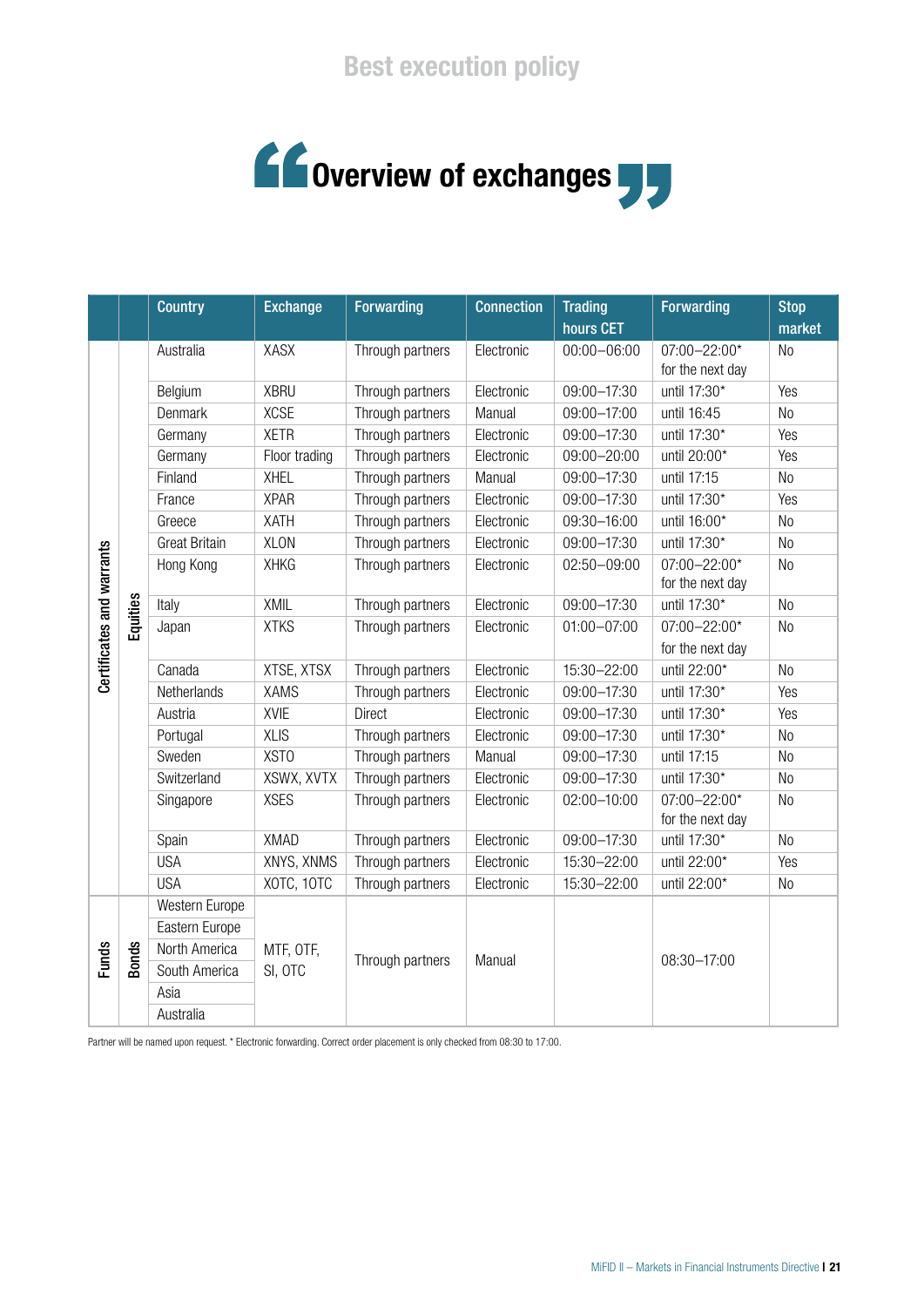

Information pursuant to the Securities Supervision Act (WAG) 2018 Version: October 2017, valid from 3 January 2018.

#### Name and address of the domicile

Schoellerbank Aktiengesellschaft Renngasse 3, A-1010 Vienna Tel.: +43/1/534 71-0 info@schoellerbank.at www.schoellerbank.at

DVR: 0041556 Sort code (BLZ): 19200 BIC (SWIFT): SCHOATWW EU VAT no.: ATU 15355504

Schoellerbank is registered with the Vienna Commercial Court under the number FN 103232m.

#### Competent supervisory authority

Schoellerbank is supervised by the FMA – Financial Market Authority/Banking Supervision, Otto-Wagner-Platz 5, A-1090 Vienna. Tel.: +43/1/249 59-0, Fax: +43/1/249 59-5499 Internet: www.fma.gv.at

#### Main business activity

Schoellerbank offers all types of transactions with securities and other financial instruments, especially in connection with the purchase, sale, and safekeeping of securities. Licence: Credit institution pursuant to Section 103 item 5, 1 (1) BWG.

#### Legal basis

The applicable commercial and professional regulations especially include:

- The Austrian Banking Act (BWG, Federal Law Gazette No. 532/1993, as amended),
- The Securities Supervision Act 2018 (WAG 2018, Federal Law Gazette No. 107/2017, as amended)

These regulations can be found on the Internet at http://www.ris.bka.gv.at.